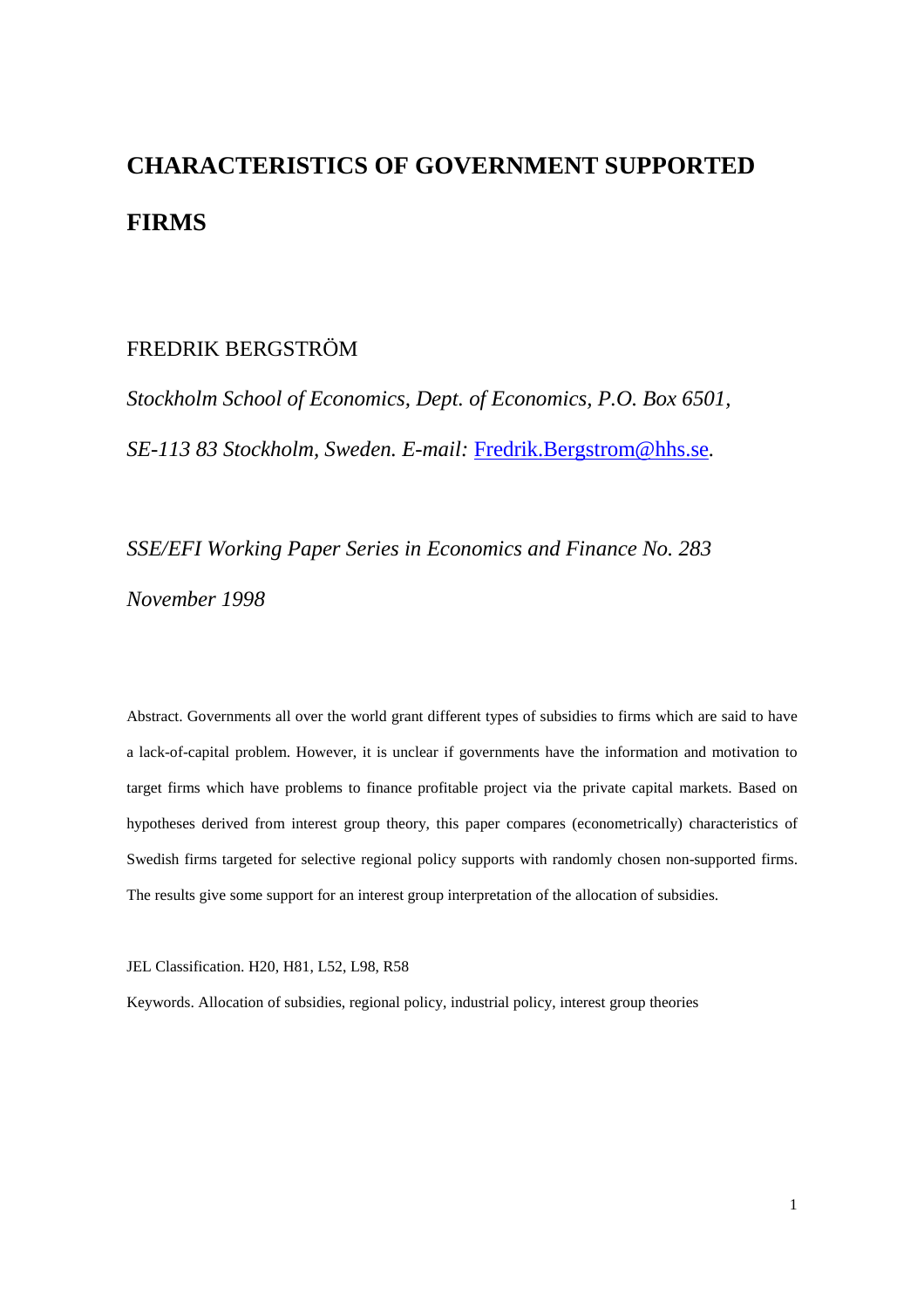# 1. INTRODUCTION

In Sweden as well as in other countries and in the EU, public subsidies have been granted to firms in order to increase or uphold growth and employment in regions which are lagging behind. To motivate the subsidies in Sweden, basically two arguments have been used. The first one is a social argument which says that the government should help firms with economic problems in order to uphold the level of employment in backward regions. This argument was especially important in Sweden during the economic crisis in the 1970s and early 1980s. The second argument, which is more important nowadays, says that it is the role of the government to reduce different market failures and especially to mitigate lack-of-capital problems that hinder profitable firms from investing in profitable projects (for a further discussion, see e.g. SOU 1996:69 and section 2 below).

Although the lack-of-capital argument might justify government interventions in industry, yet from the point of view of economic efficiency it is not clear, for at least two reasons, whether public resources will in fact be allocated to firms that have problems in raising enough capital via the private capital markets.

If capital markets are functioning imperfectly, above all due to informational asymmetries between lenders and borrowers, then different forms of government intervention might be justified (see Grossman, 1991). However, because it is difficult or even impossible for the governments to know which firms to favour Grossman concludes (p. 115), "… a cautious policy response to alleged capital market imperfections seems advisable". In addition to this, interest group theories assert that, irrespective of the information problems governments have, politicians allocate subsidies (as well as other political favours) optimally from a political point of view, in the sense that they try to maximise votes and at the same time to give interest groups what they want. See e.g. Peltzman (1976), Olson (1982), Mitchell & Munger (1991) and Magee (1997). If the interest group approach to politics correctly describes political decision making, then this implies that subsidies might not be used to correct market failures and might consequently not be allocated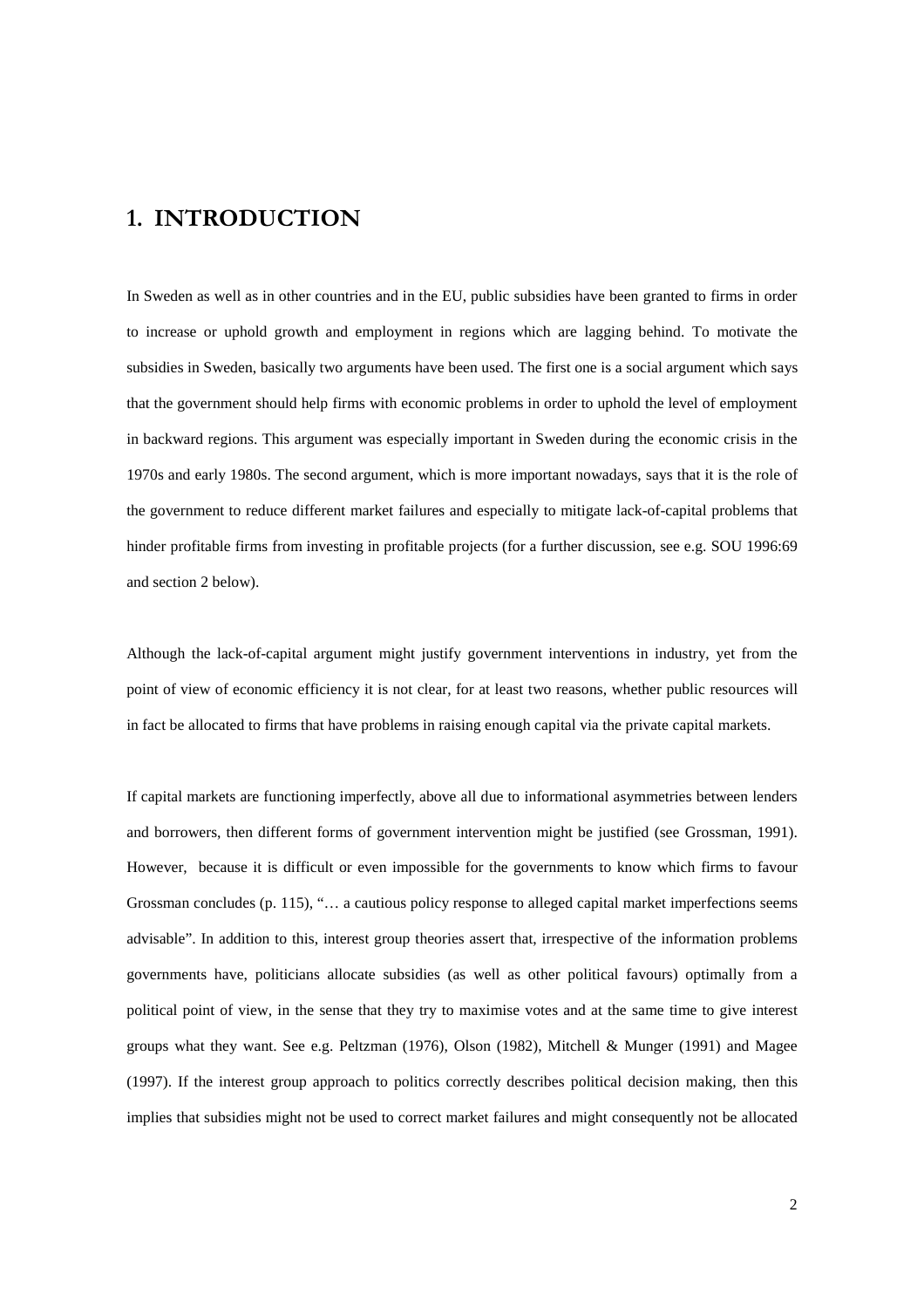optimally from the point of view of economic efficiency. For example, tariffs, regulations and subsidies might to a larger extent favour inefficient firms with economic problems because this type of firm has a stronger incentive to seek some type of public protection/support (see e.g. Hillman, 1982, and Magee, 1997).<sup>1</sup> The possibility of receiving some kind of public protection/support gives industries and other interest groups an incentive to also invest large resources in unproductive rent-seeking activities such as lobbying (see e.g. Tollison, 1997).

An important line of research in the interest group literature has been to empirically test interest group theories in order to assess their relevance.<sup>2</sup> However, relatively few empirical results exist for the influence of interest groups on public policy for countries outside the USA (see Potters & Sloof, 1996). To fill this gap, the purpose here is to look at the politics behind Swedish regional producer subsidies and try to understand why some firms are granted subsidies while others are not. Or more specifically, what characterises firms that apply and are granted supports compared with randomly selected non-supported firms?

We have chosen to look at regional producer subsidies for several reasons. First, regional policy subsidies are relatively important in Sweden as well as in other countries and increasingly important for the EU.<sup>3</sup> Second, there has been very little empirical research on the political determinants of the allocation of regional supports. This is true for Sweden as well as internationally.<sup>4</sup> Third, we have a data set which allows us to examine characteristics of supported and non-supported firms in detail.

<sup>&</sup>lt;sup>1</sup> Empirically it has been found that e.g. most industrial policy supports (tariffs, direct grants and loans and tax exemptions) in Korea and in Japan have primarily favoured declining industries (see Lee, 1996, and Beason & Weinstein, 1996).

 $2^2$  A number of studies have examined how interest groups act (e.g. via lobbying and political contributions) and what has characterised politically successful interest groups. The results of the studies suggest that interest groups are important in the political decision process and that some groups tend to be more successful than others (see Potters & Sloof, 1996, for a survey and also sections 3 and 4 below).

<sup>&</sup>lt;sup>3</sup> In 1994 the EU granted 26 Billion ECU via the structural funds (see EU, 1995a, and Jones, 1996). In addition to this, the European Commission reports that in twelve European countries in 1992 about 94 Billion ECU were transferred nationally to industry (see EU, 1995b). These supports can to a large extent be considered as regional policy aid.

<sup>&</sup>lt;sup>4</sup> For example, Jones (1996, p. 159) discusses the lack of evaluations of the Union's regional policy programs. Except for a non-quantitative study by Henning (1983), which examines/describes the implementation of regional development programs in the early 1980s, no earlier studies of the political determinants of the allocation of regional supports in Sweden have been found.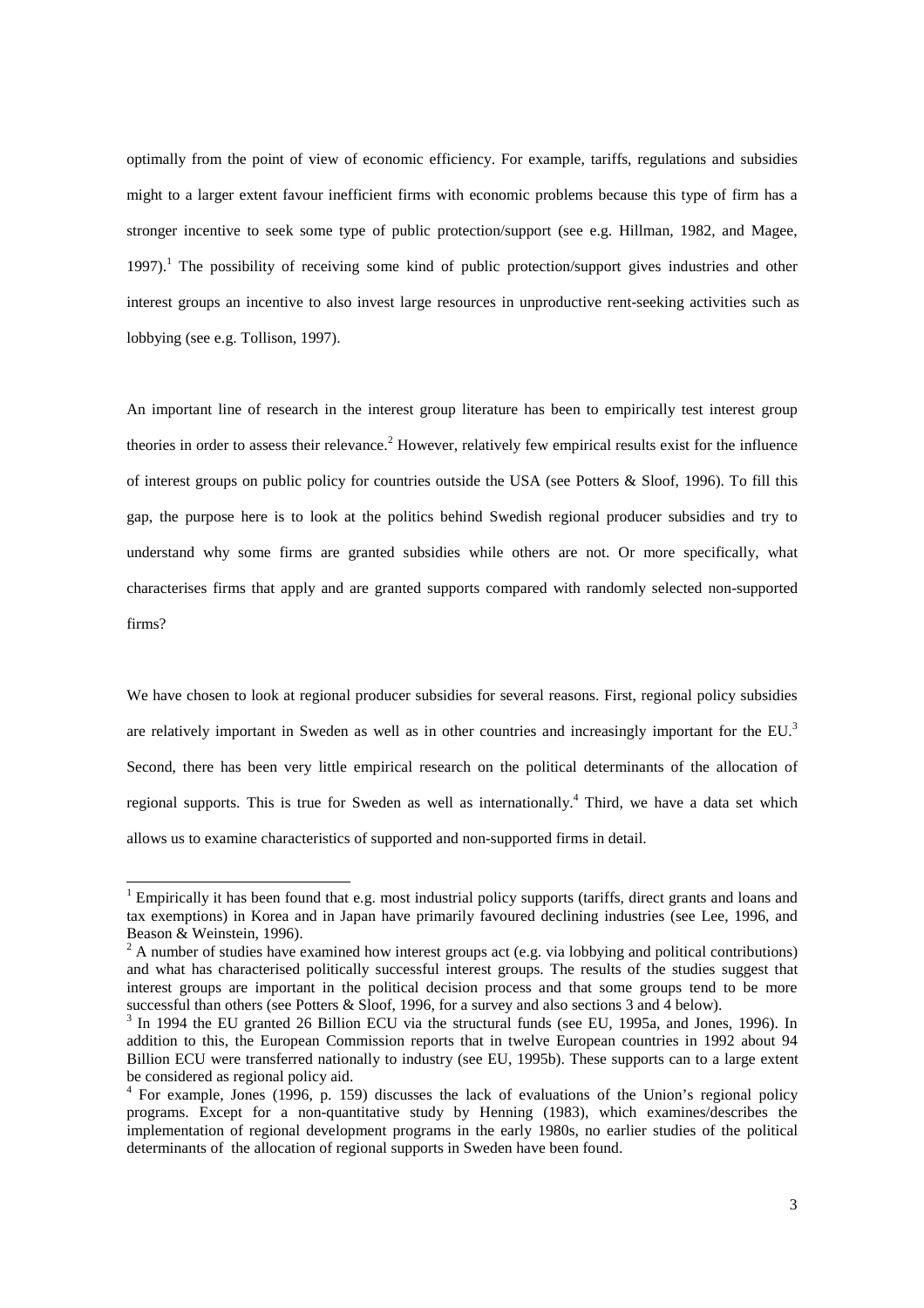To study the politics behind the allocation of regional producer subsidies, we test if hypotheses about structural attributes derived from economic models of political behaviour are useful when one tries to predict the allocation of subsidies among firms. The reason why we compare structural attributes of supported and non-supported firms is because no data of interest group activity are available, so that the only route open is to try to relate public policy variables to structural characteristics of the examined firms. One reason why we examine individual firms and not, as in many other studies, characteristics of larger interest groups (such as industries and unions), is because we examine selective regional subsidies that are granted to individual firms. About half of all Swedish regional policy supports are selective. Another reason is that we have created a unique data set which consists of supported firms which have been granted selective regional policy supports and a large number of non-supported firms which have been drawn randomly from the whole population of firms. Finally, the fact that we can identify individual supported and non-supported firms makes it possible to examine differences between supported and non-supported firms in detail.

The paper is structured as follows. Section 2 examines the Swedish regional policy supports in detail. In section 3, the decision process of regional policy is discussed, and in section 4, a number of hypotheses about structural attributes of supported firms are presented and discussed. Section 5 discusses the data and the choice of variables. In section 6, an econometric model and the results of the estimations are presented and discussed. In section 7, a summary and some concluding remarks are offered.

# 2. REGIONAL POLICY IN SWEDEN

In the 1960s, a period during which the Swedish economy experienced high growth rates, the demand for labour was very high in the south of Sweden, due to the expansion of industry and the public sector.<sup>5</sup> In the northern regions, however, rationalisation in primarily agriculture and in the forestry industry led to a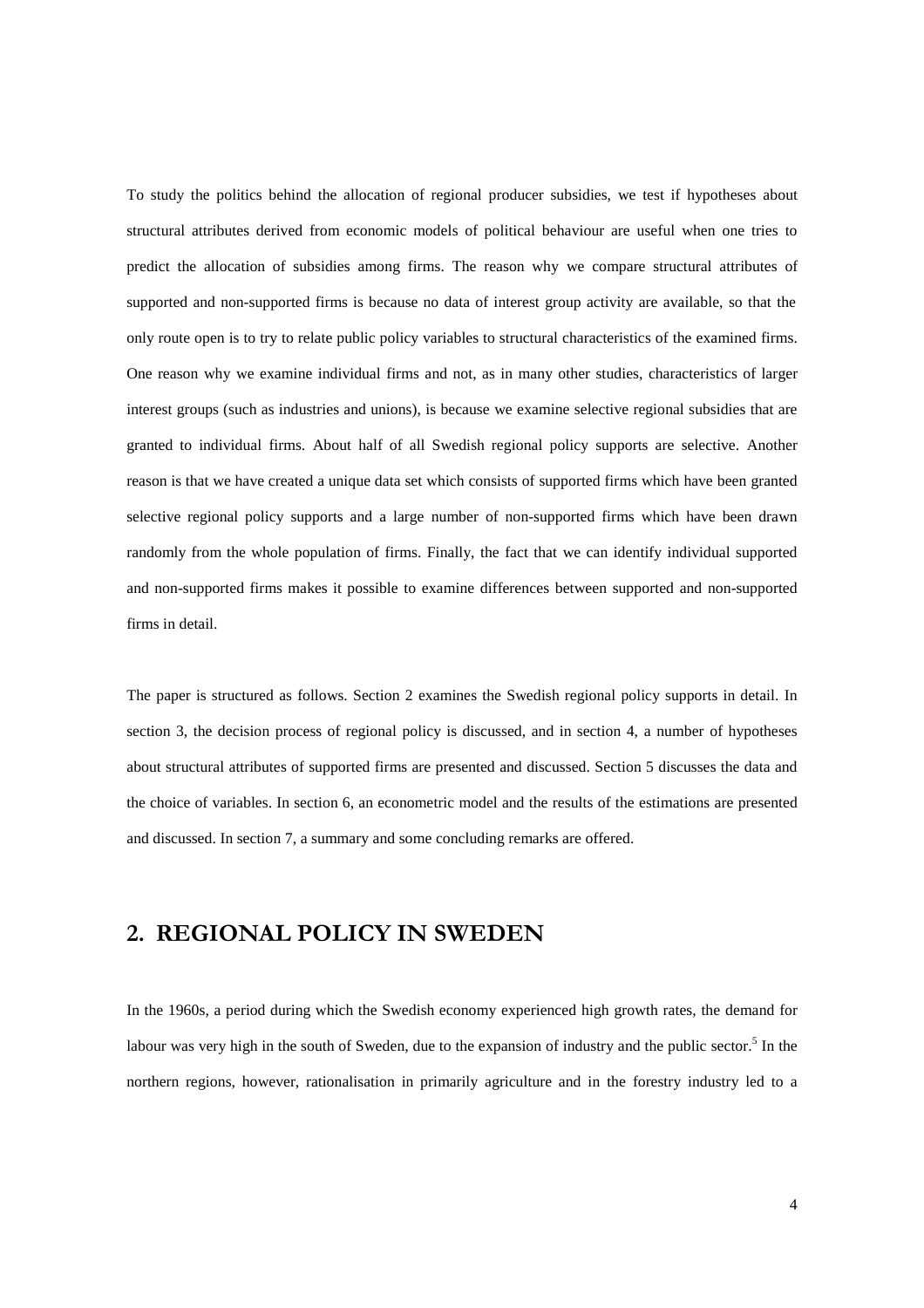surplus of labour, and as a consequence about 10,000 persons left the northern regions for the southern regions annually. To create a better "regional balance", the Social Democratic government decided to try to make it easier for people to move from the northern regions to the southern ones, but also to create new jobs and to modernise industry in the northern regions. To reach the last two objectives a regional policy program was introduced, which primarily consisted of different financial supports to industry and of investments in the infrastructure.

Since it was introduced, the main objective of Swedish regional policy has been to create a better regional balance. More specifically it has meant that the government has tried in different ways to uphold and increase employment and growth in the northern regions, and especially in the so called support areas.<sup>6</sup> To reach the objectives an important part of regional policy has been the different types of support that have been granted to industry in the support areas. Basically two types of supports are granted: the general ones (e.g. lowered employer fees and employment support) which are granted to all firms that belong to the support areas, and the selective ones (e.g. localisation subsidies and loans, different types of development support, support to sparsely populated areas and loans to investment firms), which the firms must apply for.<sup>7</sup> Totally about 1.7 billion SEK has been granted annually in the 1980s and early 1990s.<sup>8</sup>

In this study, only the selective supports (both subsidies and loans) are examined. The selective subsidies constitute about half of all subsidies and if one includes the loans, the selective part of regional policy is even more important (see NUTEK 1993:43). The selective supports are largely capital supports, in that for some of them the total capital cost for the investment is subsidised by up to 70 %. To be eligible for the support some general requirements are that the supports are to be used primarily for investments in machinery and buildings, that the firms are relatively profitable and that they promise to increase their number of employees. The supports are administrated primarily by local officials. Larger supports are

<sup>&</sup>lt;sup>5</sup> This section is based primarily on SOU 1984:74, SOU 1996:69, SFS 1990:642 and NUTEK 1993:43 and 44.

<sup>&</sup>lt;sup>6</sup> See NUTEK 1993:43 for a description of the support areas.

<sup>&</sup>lt;sup>7</sup> See SOU 1996:69 and NUTEK 1993:43 for more detailed descriptions of the different types of support that are granted to industry in the support areas.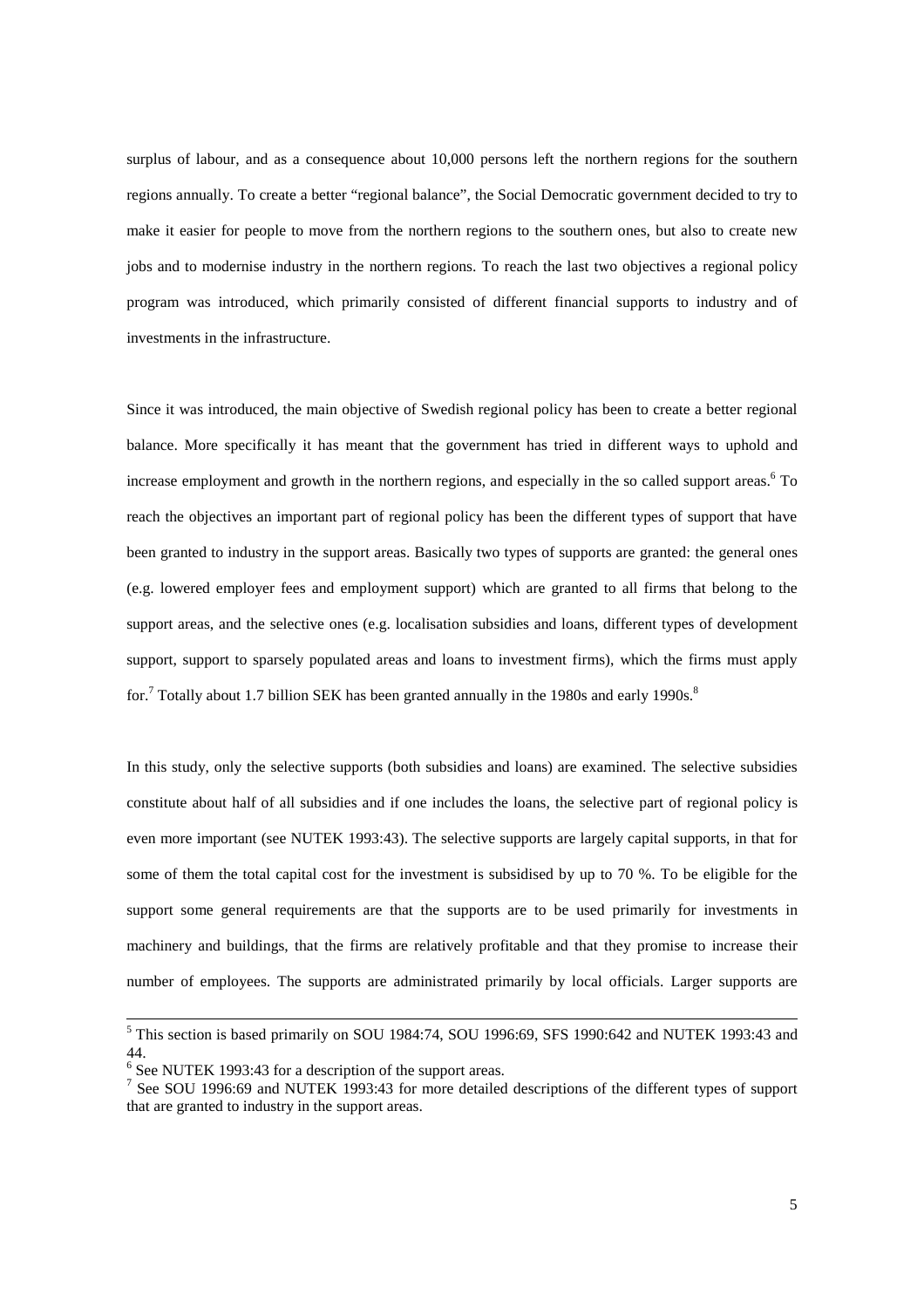granted either by NUTEK, which is the support-granting authority that monitors the supports, or the government.

Because the requirements which the firms must fulfil to be eligible for a support are relatively imprecise, it is difficult ex ante to predict the characteristics of subsidised firms. An additional problem is that the objectives of the supports are conflicting. On the one hand the subsidies are supposed to reduce potential unemployment problems by helping firms that have economic problems. On the other hand, the subsidies should be granted to firms, preferably future "winners", which might have problems in fully financing investments by themselves or via the private capital markets. In the 1970s and in the early 1980s, during the economic downturn, the first of the two objectives was the more important of the two. However, since the middle of the 1980s regional policy has become much more offensive and it has been emphasised that subsidies to a larger extent should be used to create growth and to increase employment.<sup>9</sup> The requirement that subsidised firms should be relatively profitable does to some extent reflect this change of policy.

Along with these more offensive ambitions it is argued, in the general motivations for why public subsidies should be granted, that some firms may under-invest because the market fails to supply the firms with enough capital (see e.g. SOU 1996:69, NUTEK, 1994, and SFS 1990:642). By granting public subsidies, the firms' lack-of-capital problem can be reduced. Small firms and new/young firms should be subsidised to a larger extent because these firms may find it more difficult to fully finance investments without subsidies. It is costly for the banks to handle loans to small firms and small firms may have fewer assets to raise loans on. New and young firms may have problems raising external capital because, for example, they may not have been able to establish relations with the banks and other financiers. In the official motivations it is also argued that subsidies should not be granted, irrespective of the size and age of firms, if firms can

<sup>&</sup>lt;sup>8</sup> Totally the industry was granted about 46 Billion SEK, 1994 prices, in 1989 (see Barkman & Fölster, 1995). Support to agriculture (22 Billion SEK) and subsidised interest rates for the construction sector (14 Billion SEK) were the most important.

<sup>&</sup>lt;sup>9</sup> In the middle of the 1980s the Social Democratic government put forward the so called ten-point program, prop. 1986/87:74. In the program it is emphasised that industrial policy in general must be much more offensive in the sense that the government should put more effort into trying to create industrial expansion, and a smaller effort into supporting firms and industries with economic problems. The importance of growth and industrial expansion was also emphasised in the 1990s (see e.g. SOU 1996:69, section 3.4).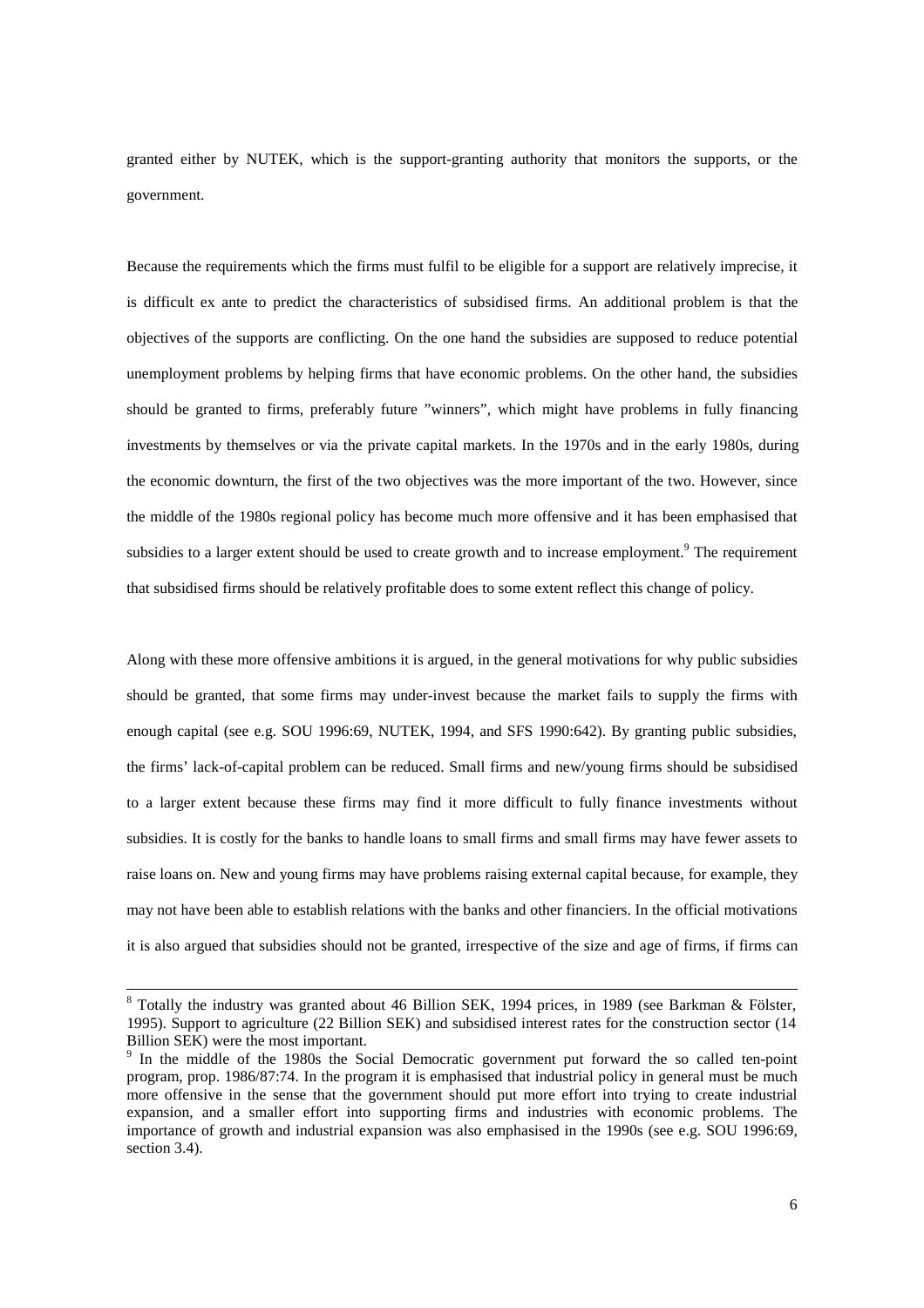raise funds by themselves or via the private capital markets. That is to say, the subsidies should supplement, and not replace, private financing. Finally, it is argued that subsidies should not be granted to unprofitable firms for long periods, that is, care should be taken not to let the supported firms become dependent on the supports.

# 3. THEORETICAL FRAMEWORK

l

Even though the Swedish government claims that supports should be granted to profitable small and new/young firms which have problems in fully financing profitable investments by themselves or via the private capital markets, it is not clear if supports will be allocated to these firms. One reason, as Grossman (1991) argues, is that the support-granting authorities do not have enough information to know which firms to favour. Another reason is that, as has been emphasised in the interest group literature, the outcome of the political decision making process reflects the influence which firms, unions and other interest groups have on the political decision makers and on the support-granting authorities.<sup>10</sup>

From this perspective the introduction of regional policy support programs and the allocation of selective regional policy supports among Swedish firms can be seen as the result of a three-stage decision process, as shown in Figure 1 below. First, the government must decide to introduce a regional policy support program,  $I_1$ , or not to introduce a support program,  $I_2$ .<sup>11</sup> Second, given that a support program exists, firms have an incentive to apply for support,  $A_1$ , if it is considered to be a better source of financing than other alternatives. However, some firms might, for example, find it too costly to apply for support, they might be unaware of the support, they might not be interested in new investments or they might think that it is unlikely that they will be granted support; for whatever reason, they will decide not to apply,  $A_2$ .

<sup>&</sup>lt;sup>10</sup> See e.g. Peltzman (1976), Olson (1982), Mitchell & Munger (1991) and Magee (1997) for a general discussion about the role of interest groups in the political decision process.

<sup>&</sup>lt;sup>11</sup> Because we study the allocation of supports among firms for a given support program we do not explicitly discuss why support programs are introduced. However, the influence that interest groups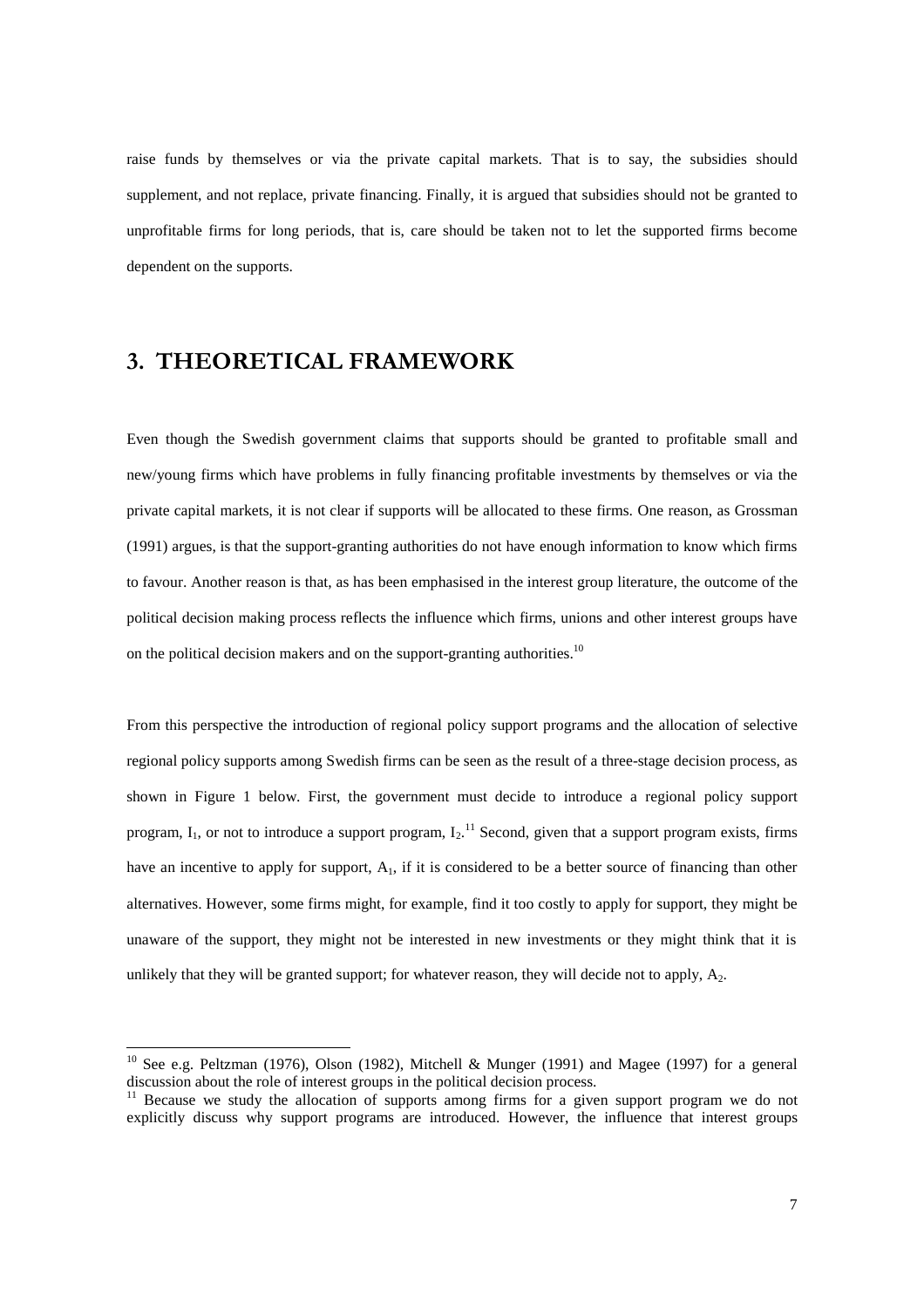#### **Figure 1. Decision-tree**

-



Some firms decide, however, to apply for support, and the support-granting authorities decide whether or not a firm is granted a support,  $S_1$  or  $S_2$ . In order to increase the probability of being granted a support, the support-seeking firms may try to affect the support-granting authorities. By investing in rent-seeking activities (e.g. lobbying) the firm can increase the probability of being granted support (see e.g. Tollison, 1997). That is, the probability of being granted a subsidy or a subsidised loan can be expected to be a positive function of rent-seeking activities. However, other factors might be important as well. The supportgranting authorities might have different directives to follow and may e.g. not be allowed to grant supports to some firms (e.g. unprofitable firms), or they are supposed to try to target firms with special characteristics (e.g. small and new firms that have problems with fully financing investments privately).

Thus, whether a firm is granted a subsidy or not is the result of three decisions. First, the government must introduce a support program. Second, the firm must decide to apply and third, the support-granting authority must grant a subsidy. That is, the probability that a firm is granted a support is  $Pr(I_1 \cap A_1 \cap S_1)$ . Given that a support program already exists, i.e.  $Pr(I_1) = 1$ , then whether or not a firm is granted a support

<sup>(</sup>especially regional interests such as firms, unions that represent workers in the firms and regional politicians) have had on the decision process has been discussed by Henning (1983).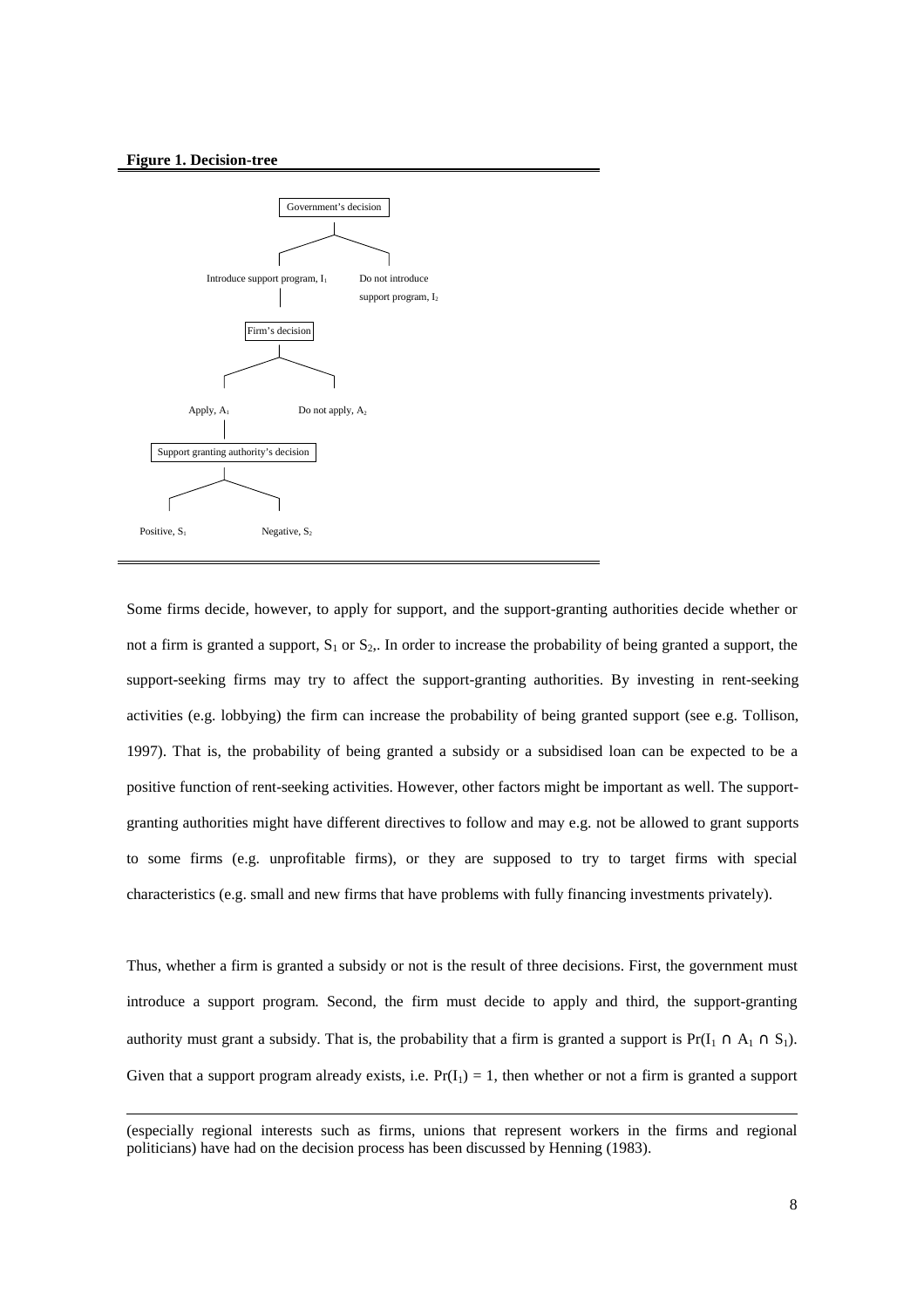can be seen as a function of a vector of factors that affect the firm's decision to apply for a subsidy,  $(a_1, a_2, a_3)$  $\ldots$  a<sub>m</sub>), a vector of factors that affect the support-granting authorities' decision to grant a support, ( $s_1$ ,  $s_2$ , ..., s<sub>n</sub>) and lobbying, L. That is,  $Pr(A_1 \cap S_1) = f (a_1, a_2, \dots a_m, s_1, s_2, \dots, s_n, L)$ .

Unfortunately, detailed information about lobbying and other rent-seeking activities is, typically either difficult to measure or not available, and instead another approach has to be chosen. Several theoretical models and empirical studies of political influence emphasise structural attributes of interest groups (such as size, homogeneity of members in an interest group and degree of concentration in an industry) as the basis for their success (or lack of success) in the political decision process. For example, Olson (1982) argues that it is more difficult for large groups, such as the tax-payers, to control the free-rider problem, and therefore that large groups tend to be less efficient lobbyists and consequently less successful in the political decision process. Empirically, Potters & Sloof (1996), who have summarised the results of several empirical studies that have examined structural attributes of politically successful interest groups, conclude that "… being in need, having a strong bargaining position and being of high social status help to get favourable government intervention" (p. 420). That is, to test whether an unobservable variable such as lobbying is important or not one can instead test the importance of different structural variables, i.e.  $L =$  $g(p_1, p_2, ..., p_v)$ .

Thus, the probability that a firm applies for support and is granted one can be seen as a function of variables which increase the probability that a firm applies for and is granted a support, and structural variables that indirectly measure whether or not lobbying is important in the decision process. That is,  $Pr(A_1 \cap S_1) = h(a_1, a_2, \ldots a_m, s_1, s_2, \ldots, s_n, p_1, p_2, \ldots, p_v)$ . Note that some of the variables might be the same. For example, a variable such as the size of a firm might be important both when a firm decides to apply, when the support-granting authorities decide to grant a support and in determining whether or not a firm will be able to lobby successfully or not; for a further discussion see the next section.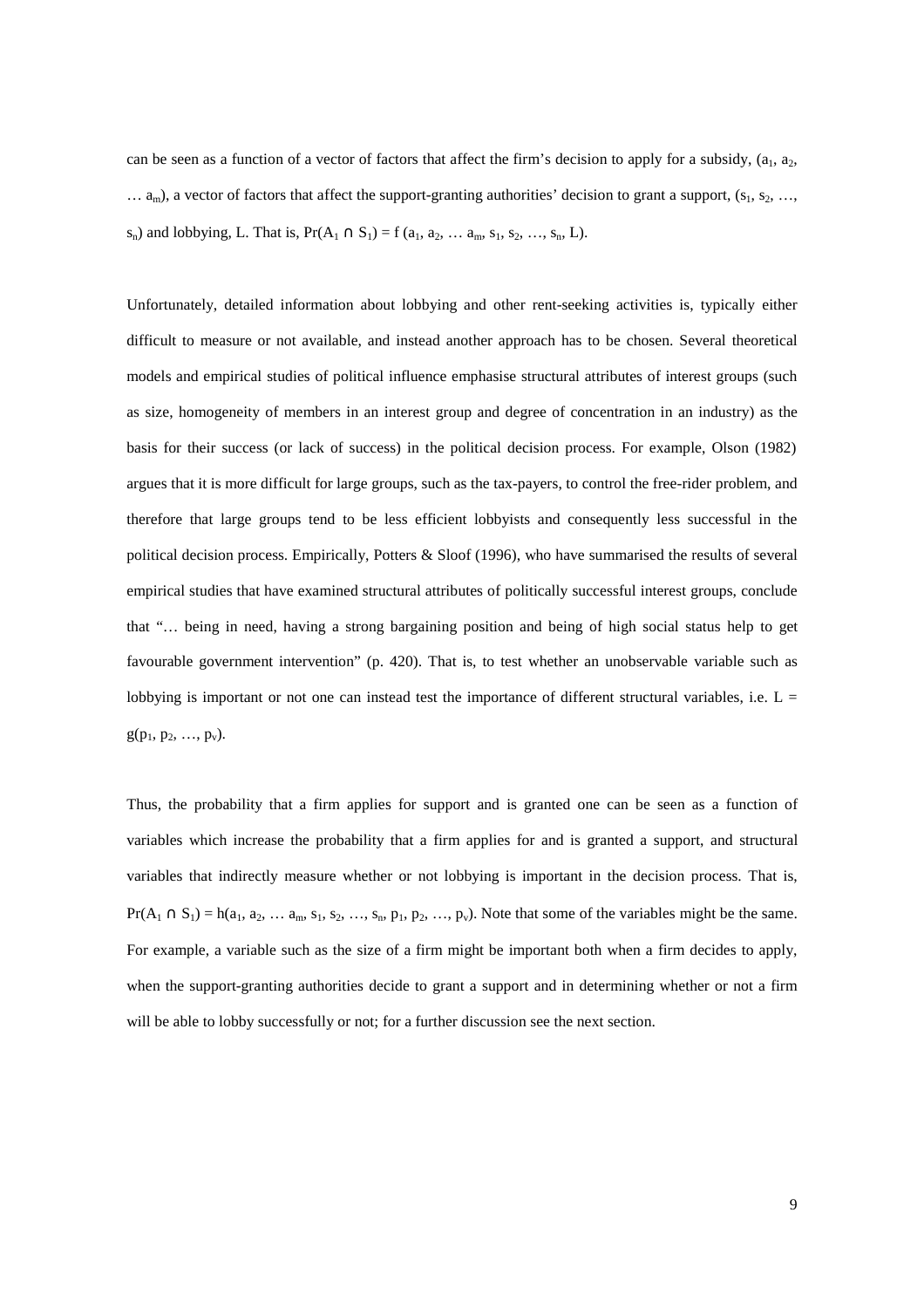# 4. SOME HYPOTHESES ABOUT STRUCTURAL **ATTRIBUTES OF SUPPORTED FIRMS**

In this section testable hypotheses are derived about how some attributes (size, age, regional importance and economic performance of firms) might affect the probability that a firm applies for and is granted a selective regional policy support. The attributes that are discussed below have been chosen because they have been considered as important by the government, because it is possible to derive testable interest group hypotheses about them and because it is possible to construct reasonable proxies for them. The first attribute is size.

Size: If interest group explanations are important, one would expect larger firms to be more likely to apply for support because the costs, of applying for support are relatively greater for smaller firms than for larger firms. Larger firms should also be more likely to become supported because they have more lobbying resources, i.e. they can lobby more effectively for subsidies. For example, Becker (1983, p. 395) argues that "… small groups may not be able to take advantage of scale economies in the production of pressure", i.e. too small firms might be less likely to become subsidised. If size is important the following hypothesis should not be rejected.

#### *Hypothesis 1. Larger firms should be more likely to be granted supports.*

However, if the Swedish government and the support-granting authorities try to a larger extent to support smaller firms, which may have problems with fully financing profitable investments by themselves, then *hypothesis 1* should be rejected.

Age: From an interest-group perspective, one would also expect that supports should be biased towards older firms. Older firms may have had better opportunities new and young firms to establish contacts with and influence the support-granting authorities, contacts which may be advantageous when the supportgranting authorities grant supports. If age is important then the following hypothesis should not be rejected.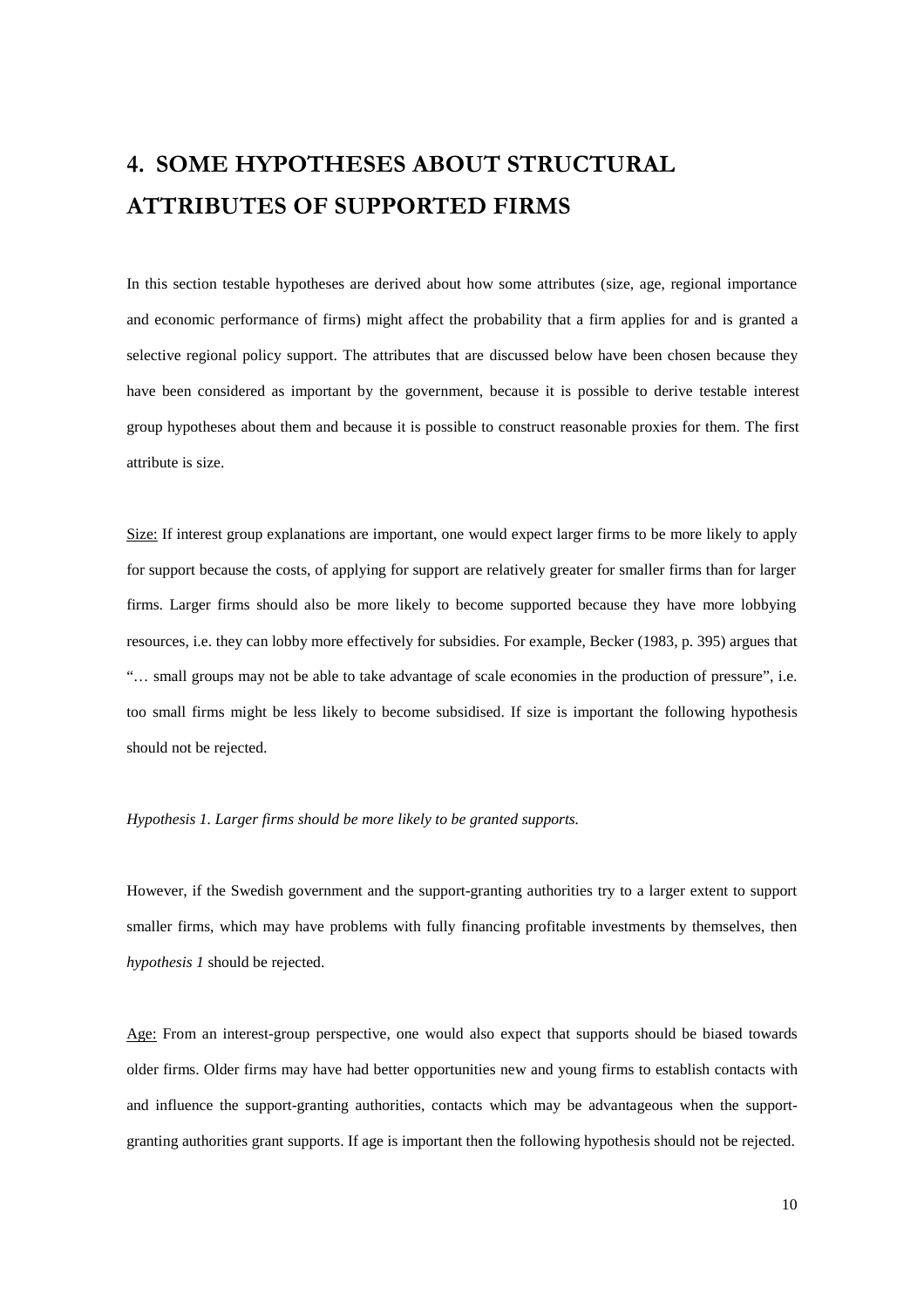#### *Hypothesis 2. Older firms should be more likely to become supported.*

On the other hand if the support-granting authorities try to a larger extent to favour new and young firms, which may have problems with fully financing investments privately, then younger firms should be more likely to be granted supports and *hypothesis 2* should be rejected.

Vital industries: Several empirical studies have found that interest groups which are politically successful often encounter support from other (influential) groups (see Potters & Sloof, 1996). In Sweden, the allocation of industrial subsidies in general gives some additional support for these results. Historically, most industrial subsidies in Sweden, both regional and other industrial subsidies, have been granted to the basic industries. For example, in the 1970s and early 1980s large subsidies were granted to the shipbuilding, mining, steel, forestry and textileindustries and in the 1980s large subsidies were granted e.g. to the car industry (see Eriksson, 1994). That is to say, subsidies have to a large extent favoured firms and industries which historically have been major employers and which have been important for the development of the Swedish economy. A possible explanation for why the basic industries have been granted most industrial supports might be that these industries have had support from influential and active interest groups, such as the unions that represented the workers in the basic industries and organisations that represented the firms.<sup>12</sup>

One would expect a similar bias when it comes to the selective regional policy support that we are studying, because firms that belong to regionally important industries are to a larger degree backed up by local unions (which tend to represent workers in regionally important industries) and organisations which represent the firms in the regions. If firms which belong to regionally important industries are more likely to get a subsidy then the following hypothesis should not be rejected.

-

 $12$ See e.g. Stråth (1987) for a discussion about the interaction between the shipbuildingindustry, the unions and the government during the economic crisis in the 1970s. See also Henning (1983), who has studied the interaction between regions and the government when regional subsidies were allocated in the beginning of the 1980s. He concludes that regions which managed to capture large regional subsidies were represented by coalitions that consisted of local firms, unions and local politicians.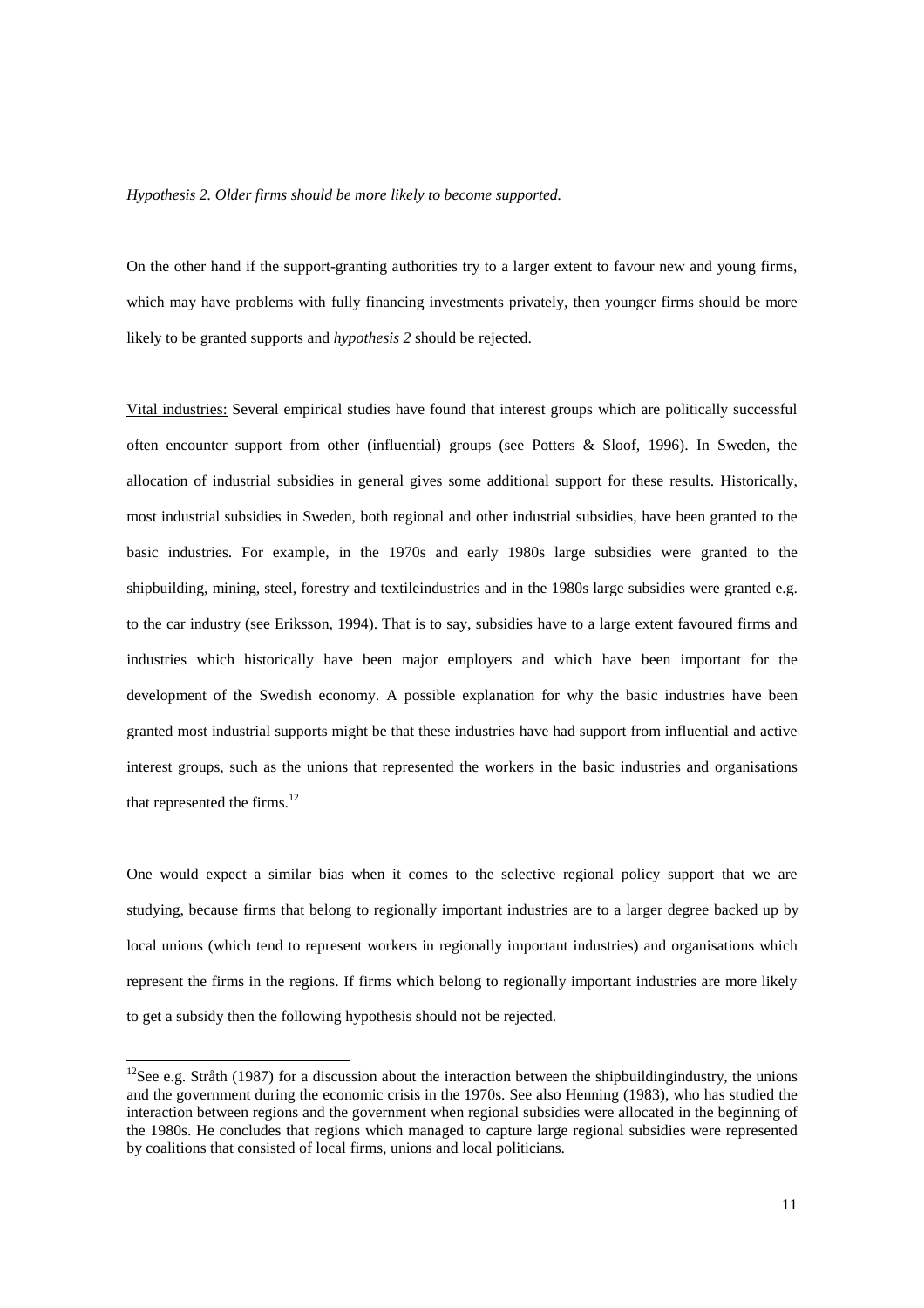*Hypothesis 3. Firms that belong to regionally important industries should be more likely to be granted supports than firms that do not belong to regionally important industries.*

Given that the support-granting authorities are primarily interested in supporting relatively profitable, small and new/young firms that have problems with fully financing their investments privately, then the factor of or not a firm belongs to a regionally important industry should probably not affect the decision to grant support. As a consequence one would expect supports to be evenly distributed among industries, and if this is the case then *hypothesis 3* should be rejected.

Performance of firms: Firms and industries with economic problems should be more likely to get different political favours because firms which have economic problems have, together with e.g. the unions and industry organisations, an incentive to apply and lobby for political favours. One reason is because "… the lowered rate of return from economic activity makes political activity a more attractive investment" (Magee, 1997, p. 537). Furthermore, in a political milieu where low unemployment is an important objective, which has been the case in Sweden, political decision makers as well as support-granting authorities have an incentive to grant subsidies to firms with economic problems and to declining industries in order to show that they try to "save jobs" (see Burton, 1983, for a similar discussion and Hillman, 1982, for a formal study that analyses why declining industries tend to be successful in the political decision process).

If firms which belong to declining industries and firms which have economic problems are more likely to be granted supports, then the following hypotheses should not be rejected.

*Hypothesis 4. Firms that belong to declining industries should more likely to be granted supports.*

*Hypothesis 5. Firms with economic problems should be more likely to be granted supports.*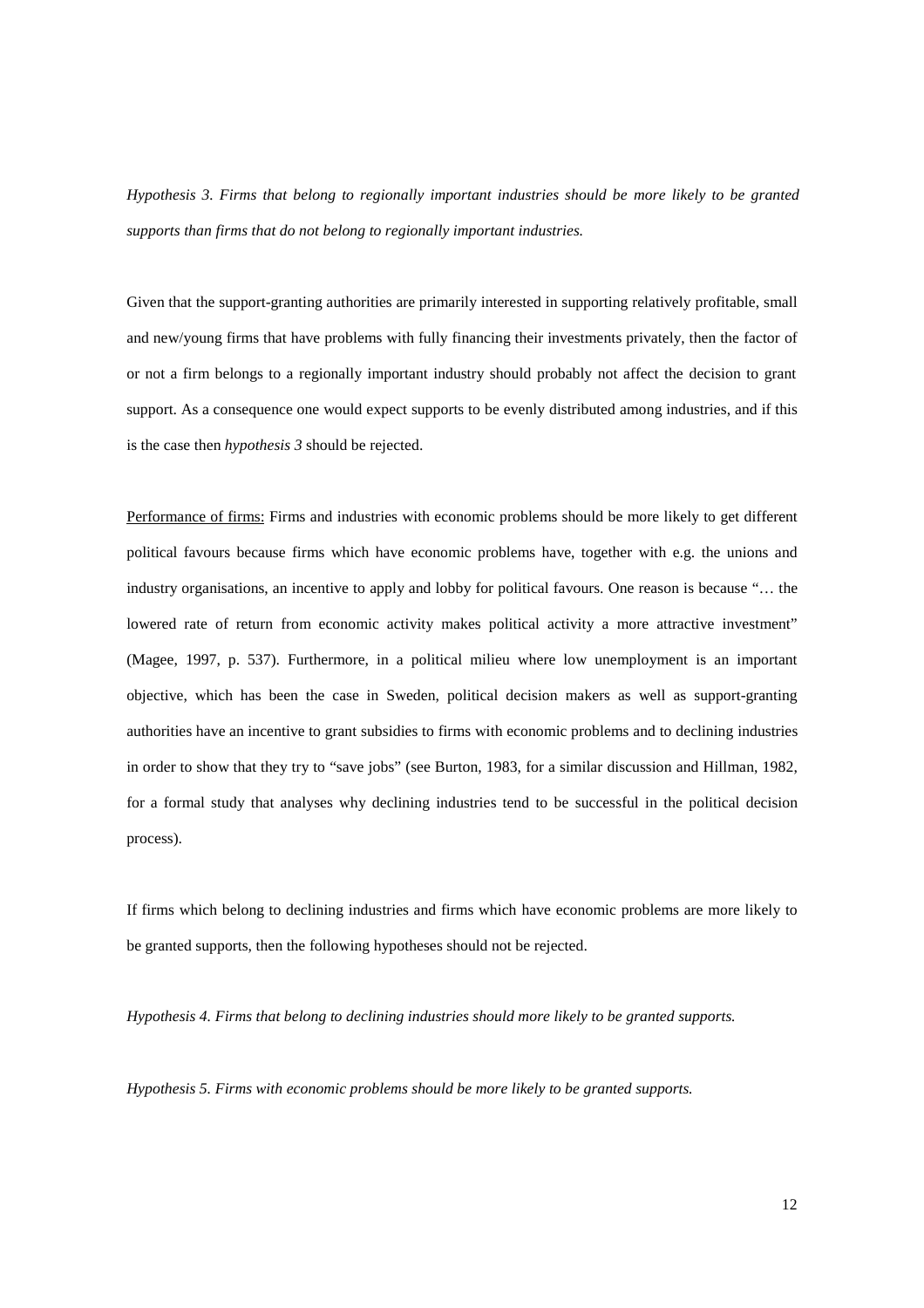However, as was discussed in section 2, the Swedish industrial policy in general, as well as regional policy, became more growth oriented in the middle of the 1980s, and consequently the support-granting authorities might have become less willing to grant regional policy supports to firms that belonged to declining industries or to firms with economic problems. If this is the case then *hypotheses 4* and *5* should be rejected.

### 5. DATA

l

In order to examine what characterises firms that apply for support compared with firms that do not apply for a support, and what characterises firms that are granted support compared with firms that that have applied for but have not been granted support, we would have liked to have information about three types of firms: randomly chosen non-supported firms that have not applied for support, non-supported firms that have applied but have not been granted support, and supported firms. However, information about firms that have applied but have not been granted support is not available. Instead a data set is used which consists of information about supported and randomly chosen non-supported firms (which might have applied for support). This means that we only examine differences between supported firms and randomly chosen non-supported firms.

Information from NUTEK has made it possible to identify all firms which received selective regional policy support in 1989 and in 1992.<sup>13</sup> These two years are chosen because we wish to examine the stability of the results and to determine any differences can be found over the business cycle. 1989 was a year with relatively high GDP growth ( 2.4%), while in 1992 GDP fell with about 1.2%. The supported firms have applied for and have been granted either an investment subsidy, localisation subsidy, localisation loan, a subsidy for "soft investments" or an educational subsidy. For more details about the supports see section 2 above or NUTEK 1993:44. Table 1 reports some characteristics of the data set.

<sup>13</sup> Individuals and public enterprises that have been granted selective regional policy supports are not included in the study because data on exogenous variables were not available. However, most supports are granted to private firms.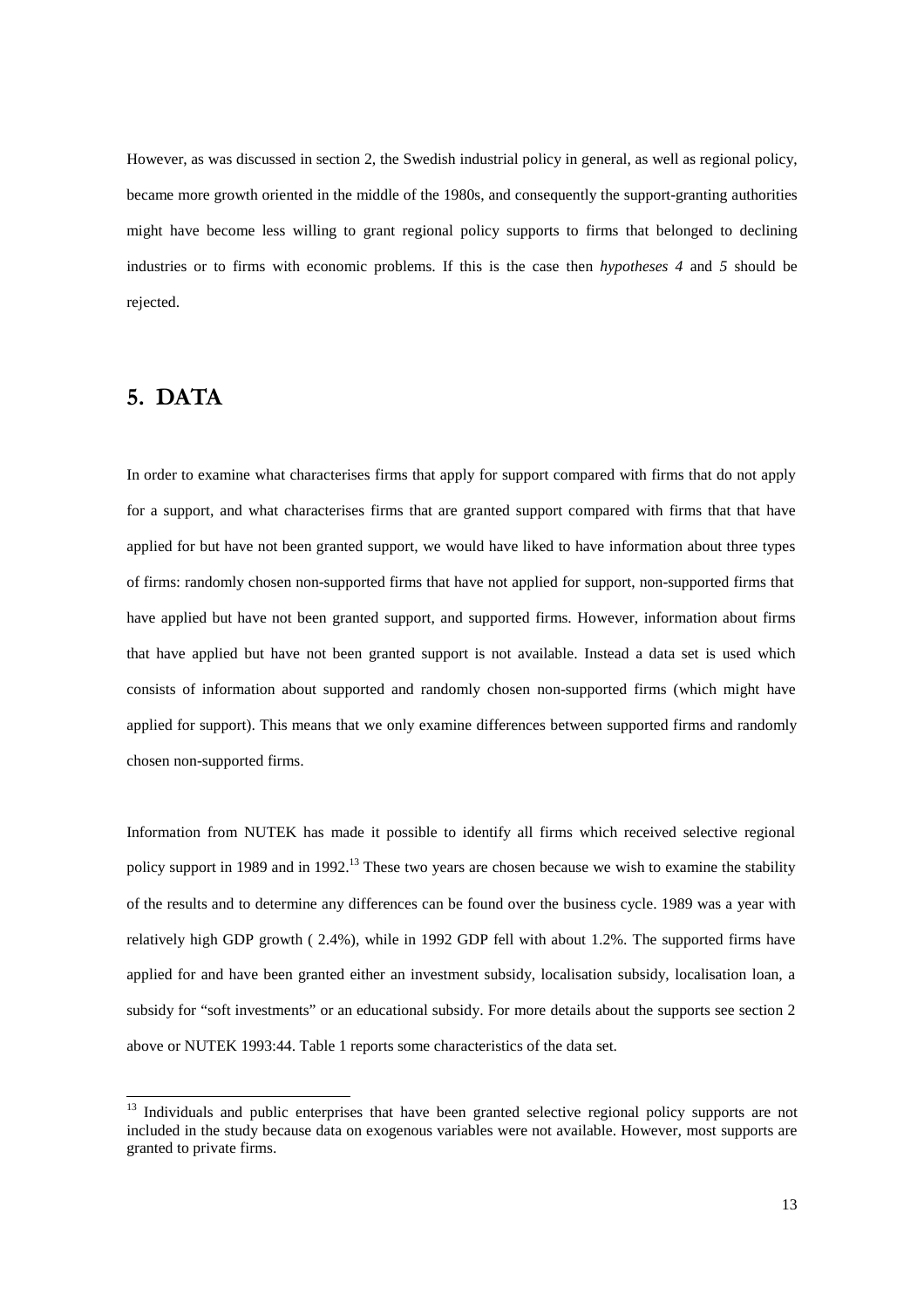#### **Table 1. Size of samples and distribution of support.**

|                                              | 1989-sample   |           | 1992-sample   |           |
|----------------------------------------------|---------------|-----------|---------------|-----------|
|                                              | Non-supported | Supported | Non-supported | Supported |
| Total No. of firms                           | 924           | 454       | 803           | 306       |
| Total support, M.SEK, 1994 prices            |               | 750       |               | 261       |
| Average support per firm, M.SEK, 1994 prices |               | 1.65      |               | 0.85      |

In order to be able to compare the supported firms with non-supported normal firms we obtained a sample of non-supported firms that have been randomly collected from the whole population of firms; this sample was provided by UC AB, a credit report firm that collects annual reports from every Swedish firm.<sup>14</sup> None of the firms in this sample have been granted any selective regional policy supports between 1980 and 1995. UC AB has also provided us with financial and some non-financial information for both the supported and non-supported firms. Table 2 reports the variables that we use to examine the firms.

| Variables          | Description                                                                                                                                                                                                                                                                                                                                                                                 |
|--------------------|---------------------------------------------------------------------------------------------------------------------------------------------------------------------------------------------------------------------------------------------------------------------------------------------------------------------------------------------------------------------------------------------|
| <b>SIZE</b>        | No. of employees per firm.                                                                                                                                                                                                                                                                                                                                                                  |
| AGE                | Year firm was founded.                                                                                                                                                                                                                                                                                                                                                                      |
| IMP IND            | Importance of the industry which a firm belongs to. Importance is measured as each industry's (ISIC 2-<br>digit level) share of total employment in the support areas in 1989. To calculate this measure the<br>distribution of the industries' share of employment for a random sample of 675 firms located in the support<br>area in 1989 is used. The sample has been provided by UC AB. |
| <b>IND PERF</b>    | Long-run performance of the industry to which a firm belongs. The variable is defined as the percentage<br>change of total value added for each industry between 1970 and 1989. For all industries except the<br>manufacturing industry the ISIC one-digit level has been used. For the manufacturing industry the change<br>of total value added has been measured at the 3-digit level.   |
| <b>PROFIT</b>      | (Value added - Total wages)/Total assets.                                                                                                                                                                                                                                                                                                                                                   |
| <b>CASHLIQUID</b>  | (Current assets - Inventories)/Current liabilities                                                                                                                                                                                                                                                                                                                                          |
| <b>LIABILITIES</b> | Long-term liabilities/Turnover                                                                                                                                                                                                                                                                                                                                                              |
| <b>SOLVENCY</b>    | Equity/Total assets                                                                                                                                                                                                                                                                                                                                                                         |
| AREA               | Dummy: 1 if firm belongs to a support area, 0 otherwise.                                                                                                                                                                                                                                                                                                                                    |

### **Table 2. Description of variables**

-

To test if size is important (*hypothesis 1*) the variable SIZE has been included. It is defined as the number of employees per firm.<sup>15</sup>

<sup>&</sup>lt;sup>14</sup> The sample we got from UC AB initially consisted of 927 and 808 firms respectively. Three firms in the 1989 sample and one firm in the 1992 sample were observed twice in each sample. For these firms only the first of the two observations has been used.

<sup>&</sup>lt;sup>15</sup> A critique that can be raised against the number of employees as a proxy for size is that if, say, several of the non-supported firms have a large number of employees who do not work full time, then the choice of the number of employees as a proxy for size incorrectly reflects the size distribution between the supported and non-supported firms. We cannot say whether or not the employees in the supported firms work full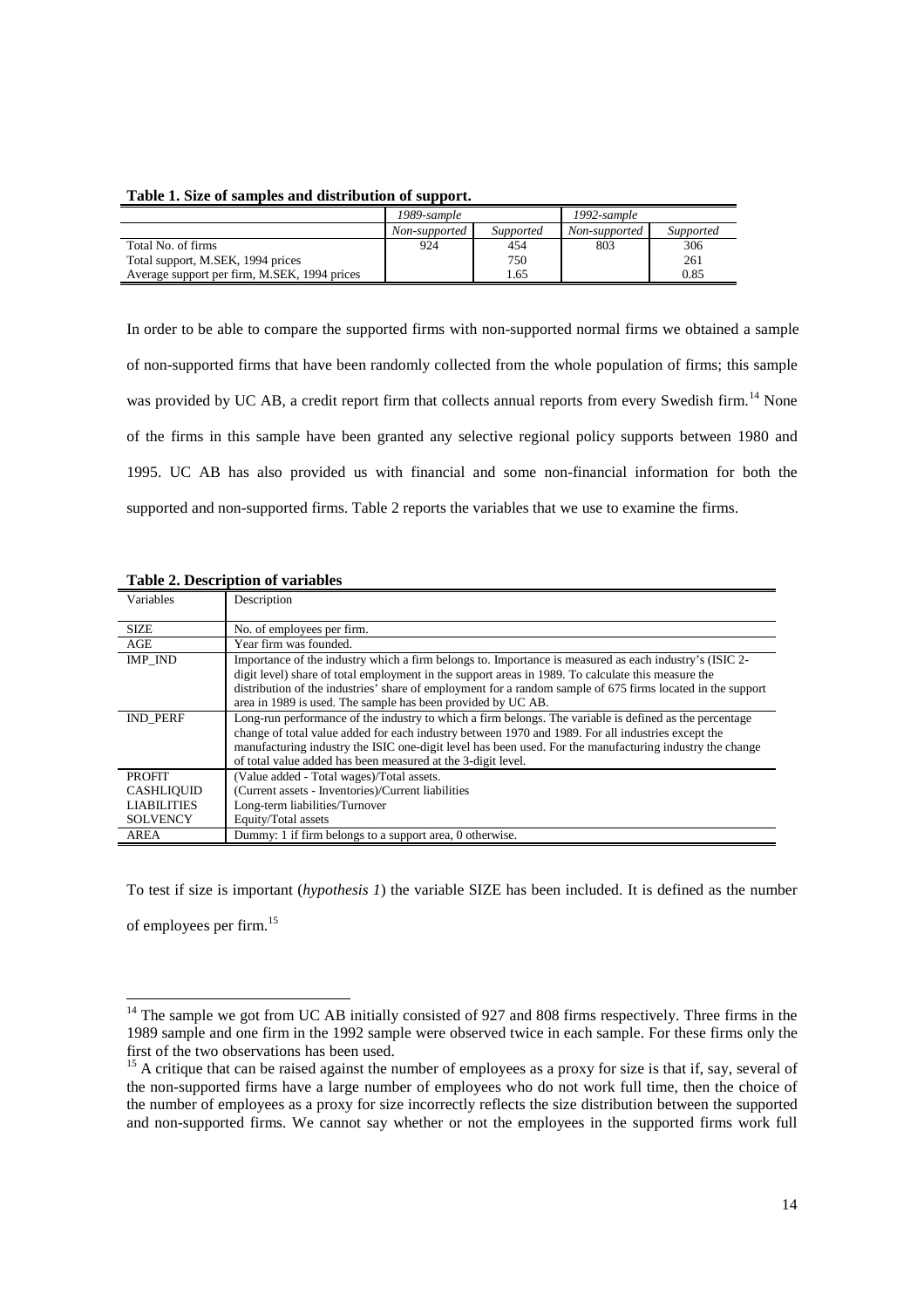To test if older firms are more likely to be granted subsidies (*hypothesis 2*) and whether firms that belong to regionally important industries are more likely to become subsidised (*hypothesis 3*) the variables AGE and IMP\_IND have been included. The variable AGE is measured as the year a firm was founded. The variable IMP\_IND is measured as each industry's (ISIC 2-digit level) share of total employment in the support areas. Because we only have about 160 non-supported firms located in the support area and because we want to have a good measure of the distribution of industries in the support areas, we obtained another larger random sample of 675 non-supported firms located in the support areas in 1989 from UC AB. Because the industrial structure changes relatively slowly, the 1989 distribution of industries is used for both the 1989 and 1992 samples.

To test if firms which belong to declining industries are more likely to become supported (*hypothesis 4*), the variable IND\_PERF is included to measure whether a firm belongs to an industry which has performed less well in the long run or not. To measure the performance of an industry, an index for change of total value added between 1970 and 1989 has been calculated. For all industries except the manufacturing industry, the ISIC one-digit level has been used. For the manufacturing industry, which has received most of the supports, the change of total value added has been measured at the 3-digit level. Firms that could not be classified were assumed to belong to an industry which has performed like the average industry.

To study if firms with economic problems are more likely to receive subsidies (*hypothesis 5*) several key figures have been included. PROFIT, CASHLIQUID and SOLVENCY measure the profitability, the cashliquidity and the equities' share of total assets for the firms. The variable LIABILITIES, which is defined as long-term liabilities' share of turnover, measures the degree of indebtedness.

Finally, most of the supports are granted to firms which are located in the support areas, and because the non-supported firms are located outside the support areas to a larger extent, the dummy variable AREA is included to control for differences in location. The dummy takes on the value one for firms that are located in the support areas and zero otherwise.

time to a larger or lesser extent, because that kind of information is not available. However, it seems

l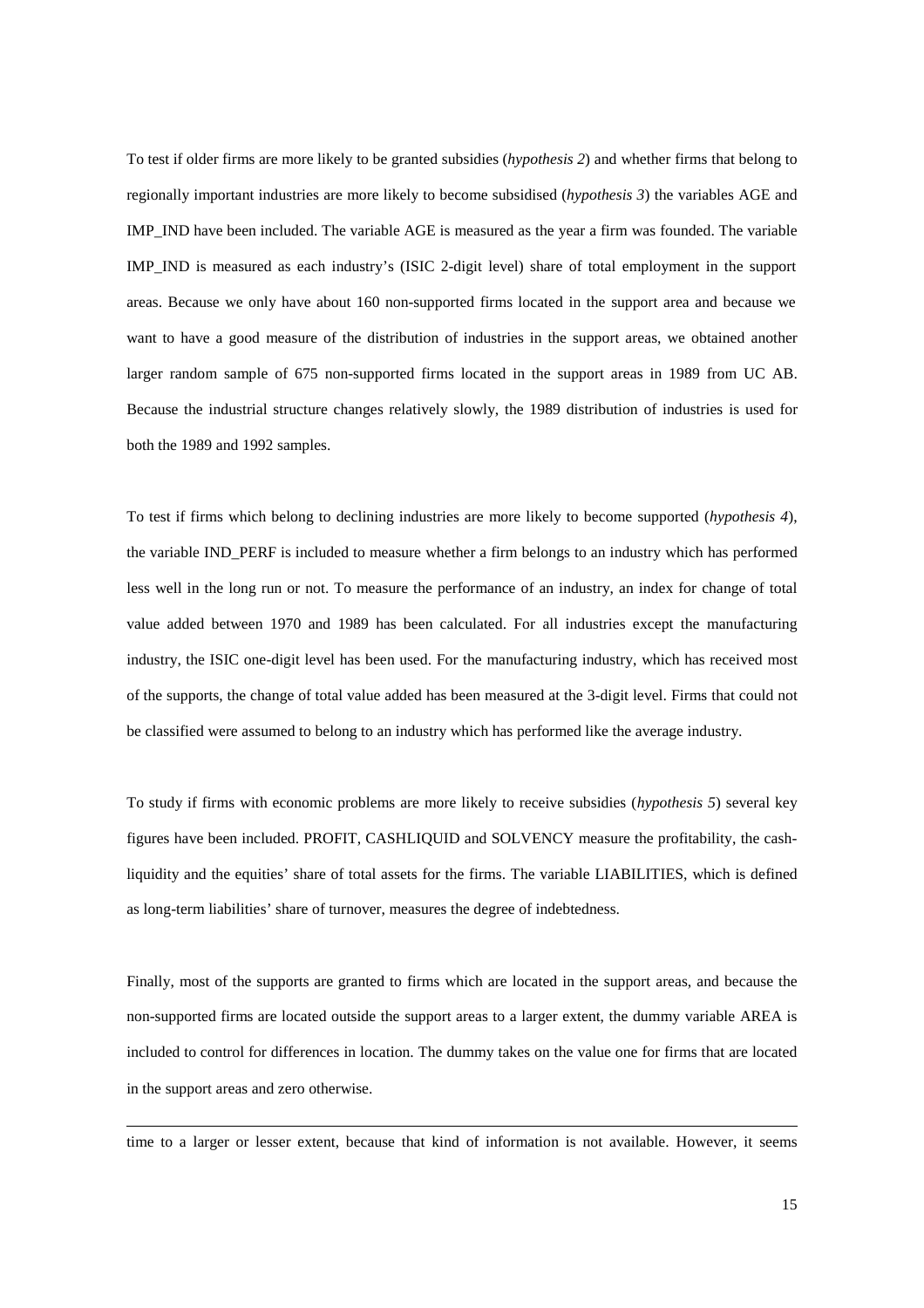Table 3 reports some descriptive statistics. The tables suggest that for both the 1989 sample and the 1992 sample, the non-supported firms have slightly better cash-liquidity, are less indebted, are more solvent, to a larger extent belong to industries that have performed less well, and to industries which to a larger extent belong to industries which are less important in the support areas. Finally, the non-supported firms are to a larger extent located outside the support areas.

|                    | Non-supported firms |         |           | Supported firms |         |         |
|--------------------|---------------------|---------|-----------|-----------------|---------|---------|
|                    | Median              | Mean    | Std.dev   | Median          | Mean    | Std.dev |
| 1989 sample        |                     |         |           |                 |         |         |
| <b>SIZE</b>        | 3.00                | $5.28*$ | 99.62     | 12.00           | 21.46*  | 175.11  |
| <b>AGE</b>         | 82                  | 77      | 13.41     | 82              | 76      | 14.90   |
| IMP IND            | 3.70                | 5.52    | 6.05      | 10.7            | 10.18   | 7.91    |
| IND_PERF           | 174                 | 164.20  | 40.94     | 144             | 153.22  | 46.16   |
| <b>PROFIT</b>      | 0.06                | $0.07*$ | 8.21      | 0.09            | $0.09*$ | 0.20    |
| <b>CASHLIQUID</b>  | 1.00                | $1.23*$ | 16.31     | 0.90            | $0.99*$ | 2.13    |
| <b>LIABILITIES</b> | 0.07                | $0.28*$ | 53.69     | 0.24            | $0.51*$ | 12.09   |
| <b>SOLVENCY</b>    | 0.11                | $0.16*$ | 20.59     | 0.07            | $0.09*$ | 0.11    |
| <b>AREA</b>        | $\mathbf{0}$        | 0.16    | 0.37      | 1               | 0.69    | 0.46    |
| 1992 sample        |                     |         |           |                 |         |         |
| <b>SIZE</b>        | 3.00                | $5.35*$ | 135.81    | $\overline{7}$  | 14.23*  | 57.74   |
| AGE                | 82                  | 75      | 13.99     | 86              | 80.20   | 14.78   |
| IMP IND            | 8.10                | 6.76    | 5.27      | 8.40            | 10.20   | 7.90    |
| <b>IND_PERF</b>    | 174                 | 168.00  | 42.31     | 144             | 154.96  | 42.33   |
| <b>PROFIT</b>      | 0.04                | $0.04*$ | 24,246.30 | 0.04            | $0.03*$ | 0.19    |
| <b>CASHLIQUID</b>  | 1.16                | $1.45*$ | 8.72      | 0.81            | $0.82*$ | 3.67    |
| <b>LIABILITIES</b> | 0.07                | $0.25*$ | 55.44     | 0.26            | $0.44*$ | 83.62   |
| <b>SOLVENCY</b>    | 0.14                | $0.20*$ | 220.21    | 0.09            | $0.13*$ | 0.16    |
| <b>AREA</b>        | $\boldsymbol{0}$    | 0.17    | 0.38      | $\mathbf{1}$    | 0.71    | 0.46    |

**Table 3. Descriptive statistics for the 1989 and 1992 samples.**

\* Because some extreme values distort the mean, a 5% trimmed mean is reported.

# 6. ECONOMETRIC ANALYSIS

-

To test empirically if the interest group theories are useful, an econometric model is typically set up which has as the dependent variable one which measures whether or not an industry, a firm or some other actor of interest has been politically successful. To test different hypotheses and to explain why some groups are

unlikely that there are systematic differences between the groups with regard to part-time workers.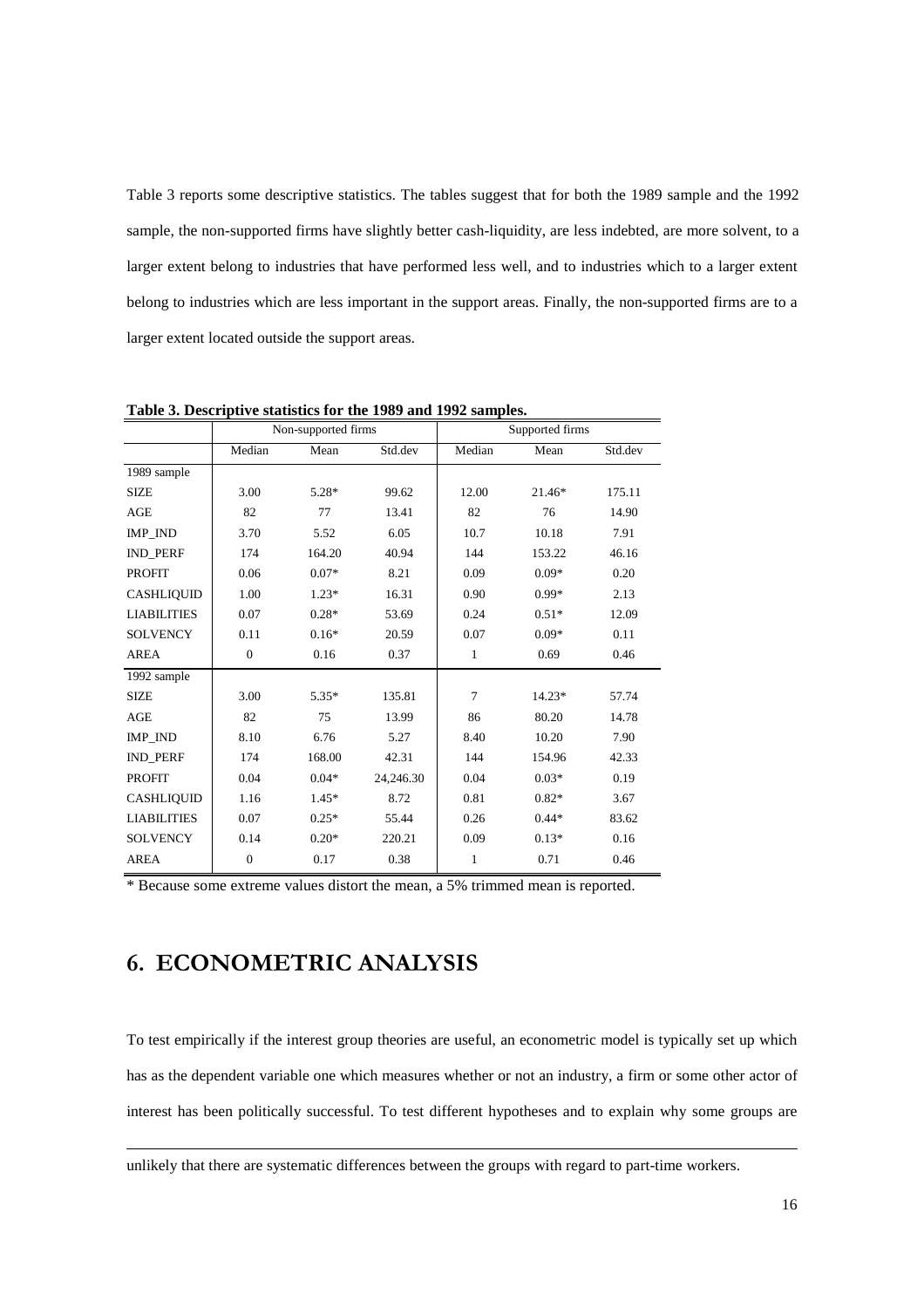successful in the political decision process and others are not, different independent variables which describe different attributes of the studied groups are chosen.<sup>16</sup>

In this study a similar approach is used. To test the hypotheses formulated in section 3, the two samples are pooled and a standard logit model is estimated which examines if different firm characteristics can be used to discriminate between supported and non-supported firms. The 1989 sample and the 1992 sample are pooled in order to use all the information in the data set and in order to be able to explicitly test for the stability of the regression coefficients in the two samples. To test for the stability of the regression coefficients, interaction variables are included. The logit model approach is chosen because it is an econometric technique designed to discriminate between binary dependent variables and because it allows one to estimate and test the importance of different explanatory variables (see Maddala, 1989, and Menard, 1995).<sup>17</sup> The dependent variable is the binary variable TYPE, which is defined as.

 $\text{TYPE}_i = \begin{cases} 1 & \text{Supported firm} \\ 0 & \text{Non-supported firm} \end{cases}$  $\mathsf{l}$ 1 0

l

The probability that a firm  $i$  is granted support is estimated as a function of the k variables,  $x_{ij}$ , that were presented in the previous section and k interaction variables  $(D_i * x_{ij})$ .  $D_i$  is a time-dummy which takes on the value 0 for firms that belong to the 1989 sample and 1 for firms that belong to the 1992 sample.

<sup>&</sup>lt;sup>16</sup> Examples of some studies are Pincus (1975) who tries to explain size of tariffs, Hunter & Nelson (1989) who try to explain the structure of tax systems and Svensson (1997) who tries to explain the allocation of R&D subsidies. See also Potters & Sloof, 1996, for a discussion about how econometric models have been used to test interest-group theories.

 $17$  An alternative to the logit model is the probit model (see Maddala, 1989). Probit models have also been estimated in this study. The estimated parameters differed slightly but the qualitative results did not change. Because we have information about how large subsidies and loans the supported firms have been granted, an alternative to the logit and probit models is the Tobit model (see Maddala, 1989). The Tobit model is a better alternative if the dependent variable consists of several observations that take the value zero and several observations that are larger than zero. However, because we do not know if firms that have been granted loans have repaid them, and because it is difficult to assess to what extent the interest on the loans is subsidised or not, we have decided to define the studied firms as non-supported or supported firms and not to estimate Tobit models.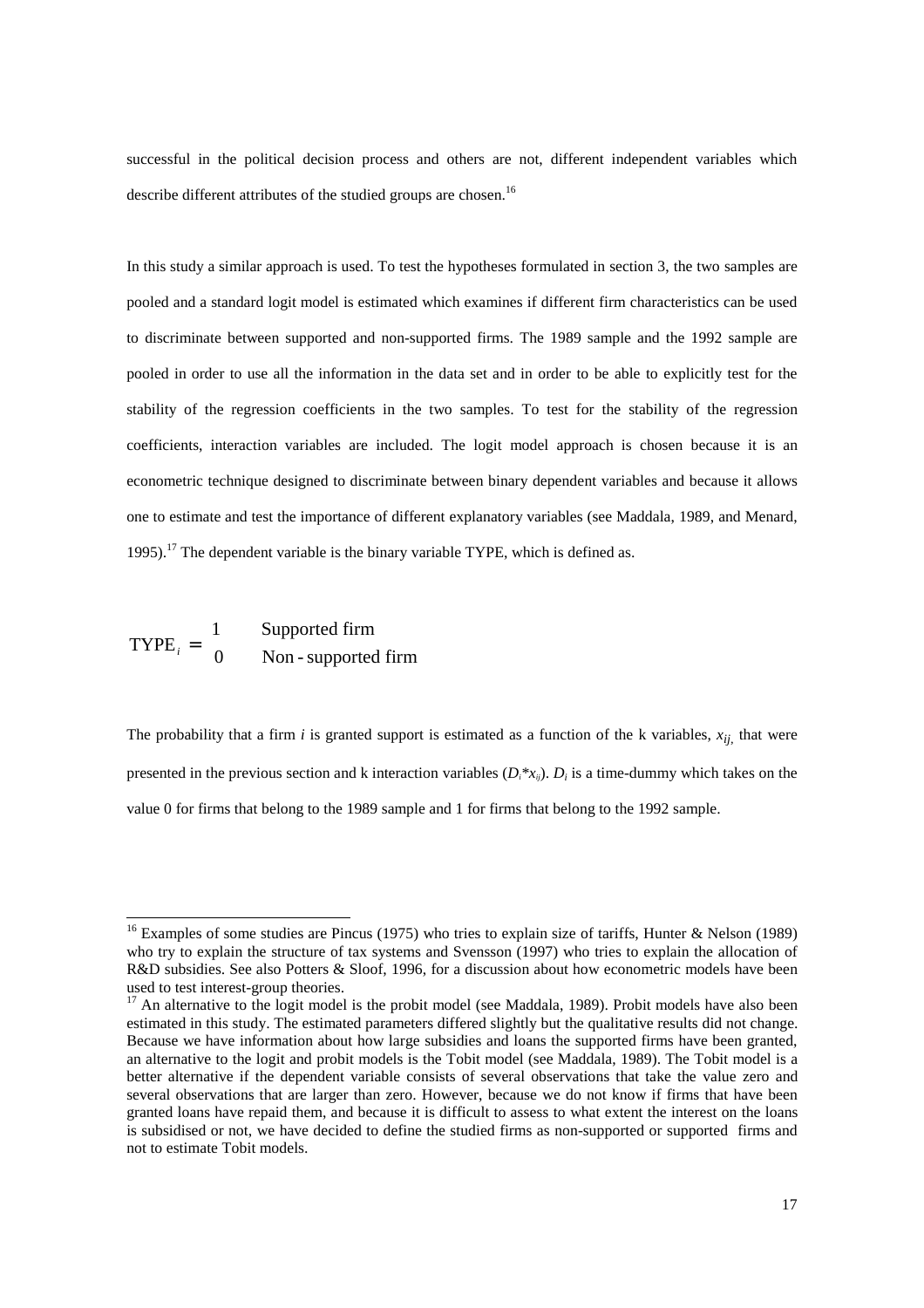$$
\Pr_{i} = \text{Probability (TYPE}_{i} = 1) = F(\beta_{0} + \sum_{j=1}^{k} \beta_{j} x_{ij} + \sum_{j=1}^{k} \delta_{j} (D_{i} * x_{ij}))
$$

where the cumulative distribution *F* is assumed to be logistic,

$$
F(Z_i) = \frac{\exp(Z_i)}{1 + \exp(Z_i)}, \quad \text{where } Z_i = \beta_0 + \sum_{j=1}^k \beta_j x_{ij} + \sum_{j=1}^k \delta_j (D_i * x_{ij})
$$

Table 4 Column 1 reports the result of the estimation of the logit model for the entire sample. 413 observations were excluded because of missing data on various exogenous variables. The likelihood-ratio statistic is significant at the 1% level, which means that the estimated model is better than the naïve model that only has the constant as an explanatory variable.

Because most supported firms are located in the support areas the variable AREA is, as one would expect, positive and significant. The interaction variable D\*AREA is insignificant, i.e. the probability of a firm that is located in the support area being granted a support does not change over time.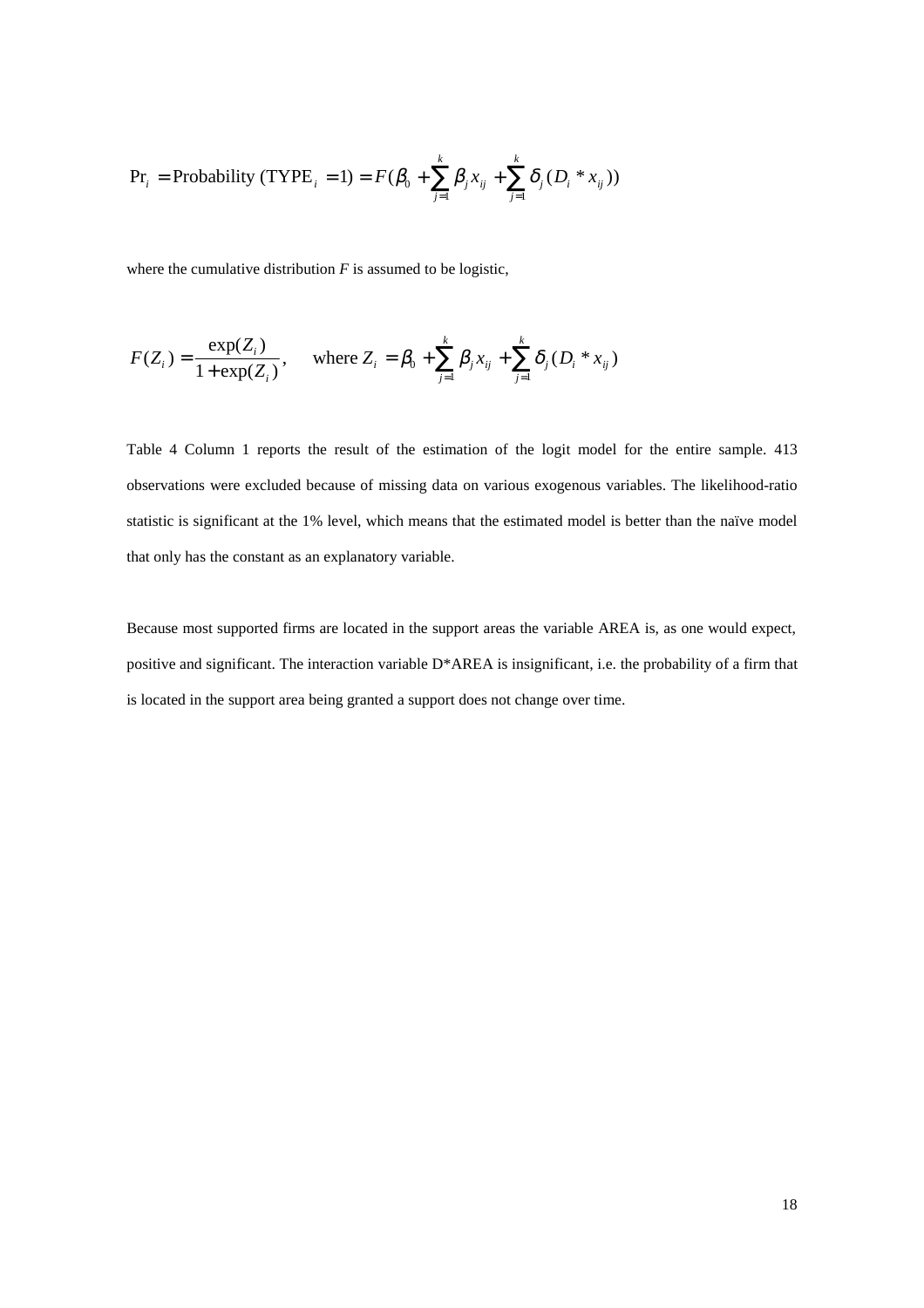|                                 | $\mathbf{1}$ .            | $\overline{2}$ .               | 3.                    |
|---------------------------------|---------------------------|--------------------------------|-----------------------|
|                                 | All industries (ISIC 1-9) | Manufacturing (ISIC 3)         | Service (ISIC 6-9)    |
| <b>SIZE</b>                     | 0.003 <sup>a</sup>        | 0.001                          | 0.011 <sup>a</sup>    |
|                                 | (2.735)                   | (0.877)                        | (4.287)               |
| <b>AGE</b>                      | $0.021$ <sup>a</sup>      | $0.016^{\rm b}$                | $0.031^{a}$           |
|                                 | (4.325)                   | (2.202)                        | (3.314)               |
| IMP_IND                         | $0.096^{\rm a}$           | $-0.030$                       | $0.189^{a}$           |
|                                 | (9.019)                   | $(-1.519)$                     | (5.881)               |
| <b>IND PERF</b>                 | $-0.002$                  | $0.010^a$                      | $-0.008$ <sup>a</sup> |
|                                 | $(-0.924)$                | (2.595)                        | $(-2.600)$            |
| <b>PROFIT</b>                   | 0.138                     | 1.467 <sup>b</sup>             | 0.084                 |
|                                 | (0.773)                   | (2.009)                        | (0.357)               |
| <b>CASHLIQUID</b>               | $-0.024$                  | $-0.307$ <sup>c</sup>          | 0.036                 |
|                                 | $(-0.968)$                | $(-1.906)$                     | (1.271)               |
| <b>LIABILITIES</b>              | 0.0003                    | 0.183                          | 0.0003                |
|                                 | (0.171)                   | (1.090)                        | (0.113)               |
| <b>SOLVENCY</b>                 | 0.060                     | $-2.195^{\rm b}$               | 0.040                 |
|                                 | (0.816)                   | $(-2.018)$                     | (0.396)               |
| <b>AREA</b>                     | 2.481 <sup>a</sup>        | 2.211 <sup>a</sup>             | $2.843^a$             |
|                                 | (16.135)                  | (7.906)                        | (10.878)              |
| D*SIZE                          | $-0.003^{\circ}$          | $-0.001$                       | $-0.006$              |
|                                 | $(-1.937)$                | $(-0.765)$                     | $(-1.088)$            |
| $D^*AGE$                        | 0.005                     | $-0.006$                       | 0.013                 |
|                                 | (0.866)                   | $(-0.625)$                     | (1.308)               |
| $D*IMP$ IND                     | $-0.022$                  | 0.023                          | $-0.204$ <sup>a</sup> |
|                                 | $(-1.377)$<br>$-0.002$    | (0.761)<br>$-0.003$            | $(-4.433)$<br>0.0001  |
| D*IND PERF                      |                           |                                |                       |
| D*PROFIT                        | $(-0.916)$<br>$-1.139$    | $(-0.624)$<br>$-1.926^{\circ}$ | (0.023)<br>$-0.086$   |
|                                 | $(-0.774)$                | $(-1.760)$                     | $(-0.362)$            |
| D*CASHLIQUID                    | 0.008                     | 0.131                          | $-0.054^{\circ}$      |
|                                 | (0.286)                   | (0.671)                        | $(-1.673)$            |
| <b>D*LIABILITIES</b>            | 0.002                     | 0.447                          | $0.05^{\rm b}$        |
|                                 | (0.890)                   | (0.724)                        | (2.127)               |
| D*SOLVENCY                      | $-0.024$                  | 2.046                          | 0.101                 |
|                                 | $(-0.169)$                | (1.353)                        | (0.495)               |
| $D^*AREA$                       | $-0.133$                  | 0.432                          | $-0.71^{\circ}$       |
|                                 | $(-0.582)$                | (0.967)                        | $(-1.958)$            |
| Constant                        | $-3.740$ <sup>a</sup>     | $-2.046^a$                     | $-4.216^a$            |
|                                 | $(-8.683)$                | $(-3.302)$                     | $(-4.826)$            |
| LR statistic (18 df)            | 759.10                    | 216.76                         | 328.81                |
| Total No. of obs. (No. of supp. | 2.487                     | 624                            | 1113                  |
| firms)                          | (716)                     | (428)                          | (244)                 |
| Missing observations            | 413                       | 43                             | 111                   |
|                                 |                           |                                |                       |

**Table 4. Coefficient estimates for the logit model. Dependent variable: TYPE.**

Notes: t-statistics in parentheses.  $a, b$  and  $c$  indicate significance at 1, 5 and 10 percent respectively, using a two-tailed test.

*Hypothesis 1* (larger firms should be more likely to become supported) cannot be rejected for the 1989 sample. The variable SIZE is positive and significant at the 1% level, which means that in 1989 larger firms were more likely to become supported than smaller firms. The result lends some support to the hypothesis that size matters when the support-granting authorities grant supports. Two implications are not only that may small firms have problems with raising funds via e.g. the banks (which is one of the motivations that is used for the support, see section 2), but also it is difficult for small firms to be granted supports.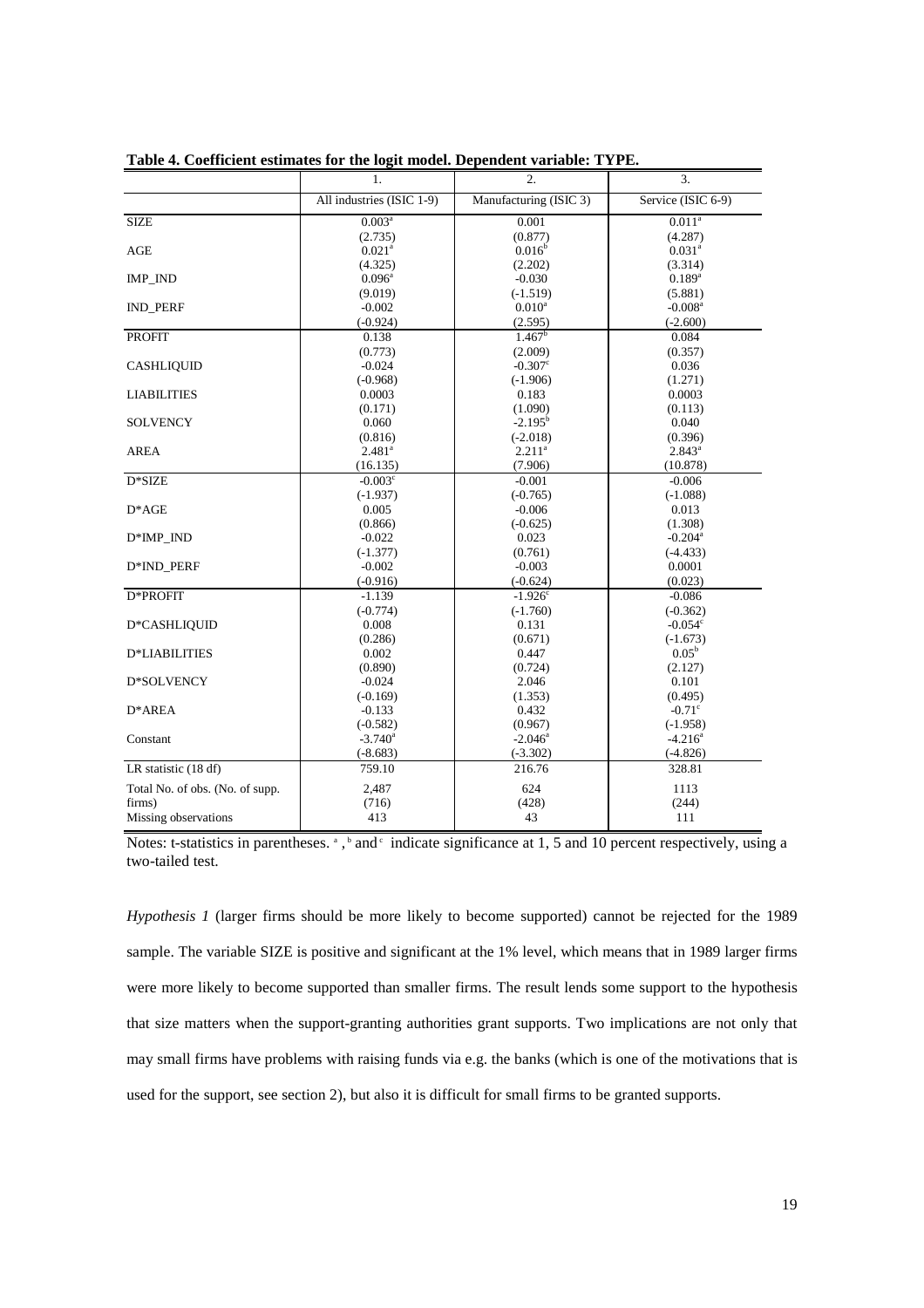However, the importance of size should be interpreted carefully because the interaction variable D\*SIZE is negative and significant, which means that the size of a firm is less important in 1992. A Wald-test of the hypothesis H<sub>0</sub>:  $\beta_{\text{SIZE}} + \delta_{\text{D*SIZE}} = 0$  cannot be rejected (p-value = 0.28), which means that in 1992 the size of supported firms and non-supported firms does not differ significantly.<sup>18</sup> Why the size of firms seems to be less important in 1992 than in 1989 is difficult to say. A possibility is that the importance of small- and medium-sized firms became more stressed in the political debate in the 1990s, and that as a consequence, the support-granting authorities might have tried to target smaller firms to a larger extent.<sup>19</sup>

AGE is positive and significant at the 1% level, the interaction variable D\*AGE is insignificant and the hypothesis H<sub>0</sub>:  $\beta_{\text{AGE}} + \delta_{\text{D*AGE}} = 0$  is rejected at the 1% level (p-value < 0.01). The results indicate that older firms are less likely to become supported both in 1989 and in 1992 (note that we have defined AGE as the year a firm was founded, which means that a positive sign implies that a younger firm is more likely to become supported). Consequently *hypothesis 2* (older firms should be more likely to become supported) is rejected. The result indicates that the support-granting authorities might try to favour younger firms which might have problems with fully financing investments privately. However, as we discuss below, it is not certain that firms which have been supported, even if they are younger, are the ones that may have problems with fully financing investments privately.

IMP\_IND is positive and significant at the  $1\%$  level, the interaction variable D\*IMP\_IND is insignificant and the hypothesis H<sub>0</sub>:  $\beta_{\text{IMP}}$ <sub>IND</sub> +  $\delta_{\text{D*IMP}}$ <sub>IND</sub> = 0 is rejected at the 1% level (p-value < 0.01). The results give support for *hypothesis 3* (firms that belong to regionally important industries are more likely to be granted supports than firms that belong to less important industries). An interpretation of this result is that firms which belong to regionally important industries are more likely to be granted regional policy supports, because they get more support from local unions (which represent workers who belong to locally important industries) and local industry organisations. If this interpretation is correct, the result is in line with the results of other studies that have emphasised the importance in the political decision process of obtaining

l

 $18$  For a discussion of tests of joint hypotheses see Maddala, 1989.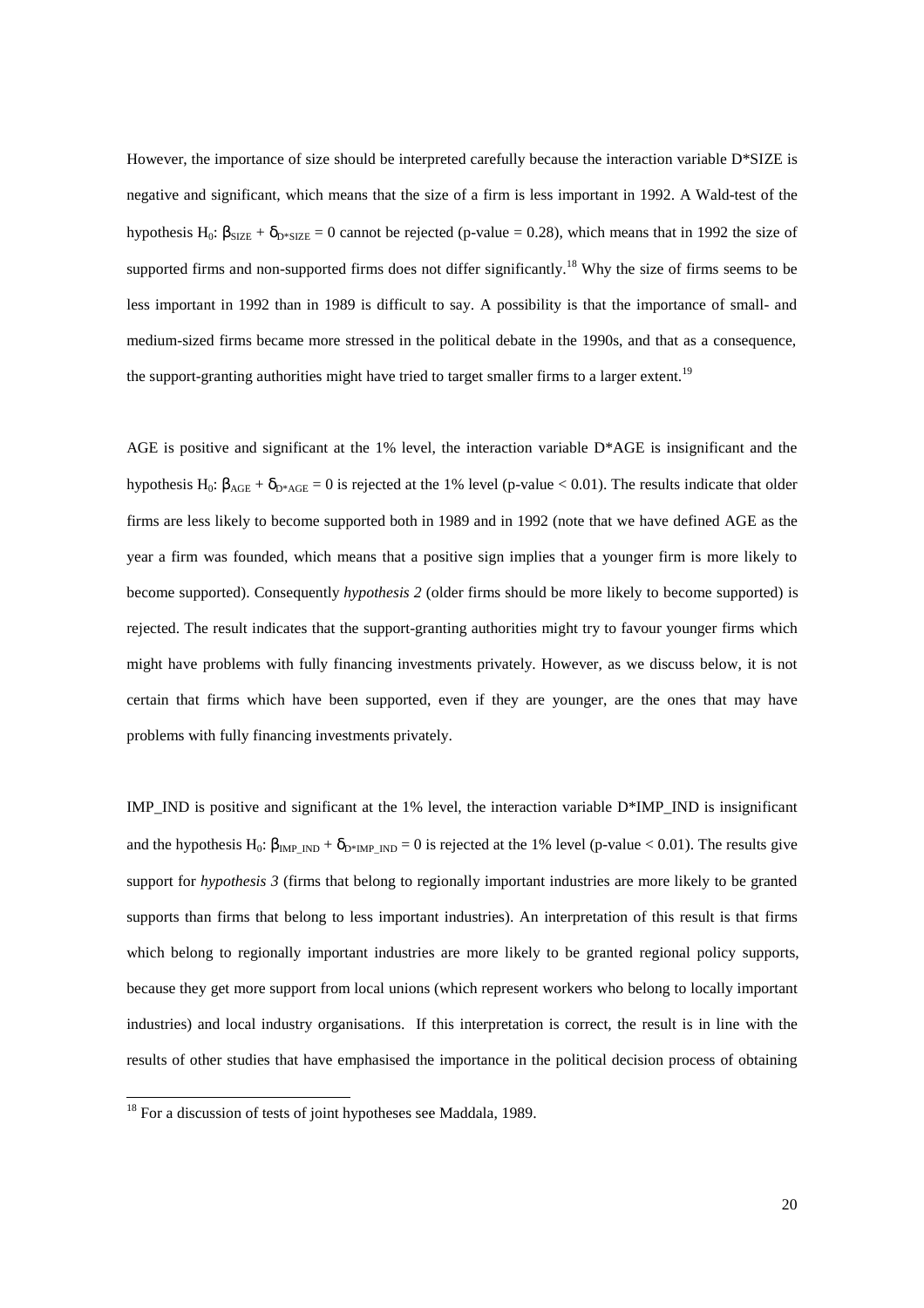support from other (influential) groups and the importance of not encountering opposition (see Potters & Sloof, 1996).

For *hypothesis 4* (firms that belong to a declining industry are more likely to be granted supports) the results are ambiguous. The variables IND\_PERF and D\*IND\_PERF are negative but insignificant. However, the joint hypothesis H<sub>0</sub>:  $\beta_{\text{IND}}$  <sub>PERF</sub> +  $\delta_{\text{D*IND}}$  <sub>PERF</sub> = 0 is rejected at the 10% level (p-value = 0.06). This means that, in 1992, the support-granting authorities targeted firms which belonged to industries that had performed less well since 1970.

The performance of individual firms is more important than whether or not firms belong to declining industries. The insignificance of the financial key figures (PROFIT, CASHLIQUIDITY, LIABILITIES and SOLVENCY) and the insignificance of the interaction variables (D\*PROFIT, D\*CASHLIQUIDITY, D\*LIABILITIES and D\*SOLVENCY) indicate that the supported firms and the non-supported firms do not differ from each other for either of the two years. The joint Wald-tests confirm this conclusion for all variables except for liabilities. The hypothesis H<sub>0</sub>:  $\beta_{\text{LIABLITIES}} + \delta_{\text{D*LIABLITIES}} = 0$  is rejected at the 5%-level  $(p-value = 0.03)$ , which means that in 1992 the supported firms were significantly more indebted than the non-supported firms.20 Thus it seems, although it is not a clear-cut result, as if *hypothesis 5* (firms with economic problems should be more likely to be granted supports) should be rejected and instead it seems as if it is relatively normal firms, from a financial point of view, that are granted supports. This result might reflect the fact that the motivations for regional policy supports in the 1980s became more growth oriented and that subsidisation of firms with economic problems became less important, see section 2 above.

Because there might be differences between industries, Columns 2 and 3 report the estimation results for two subsamples. The first subsample (Col. 2) includes only firms which belong to the manufacturing

<sup>&</sup>lt;sup>19</sup> An indication of the importance of small- and medium-sized firms in the 1990s is the introduction of start-up supports and different supports directed to small- and medium-sized firms (see SOU 1996:69). <sup>20</sup> H<sub>0</sub>:  $\beta_{\text{PROFIT}} + \delta_{\text{D*PROFIT}} = 0$ , (p-value = 0.78). H<sub>0</sub>:  $\beta_{\text{CASHLIQUIDITY}} + \delta_{\text{D*CASHLIQUIDITY}} = 0$ , (p-value =0.21). H<sub>0</sub>:  $\beta_{\text{SOL VENCY}} + \delta_{\text{D*SOL VENCY}} = 0$ , (p-value = 0.77).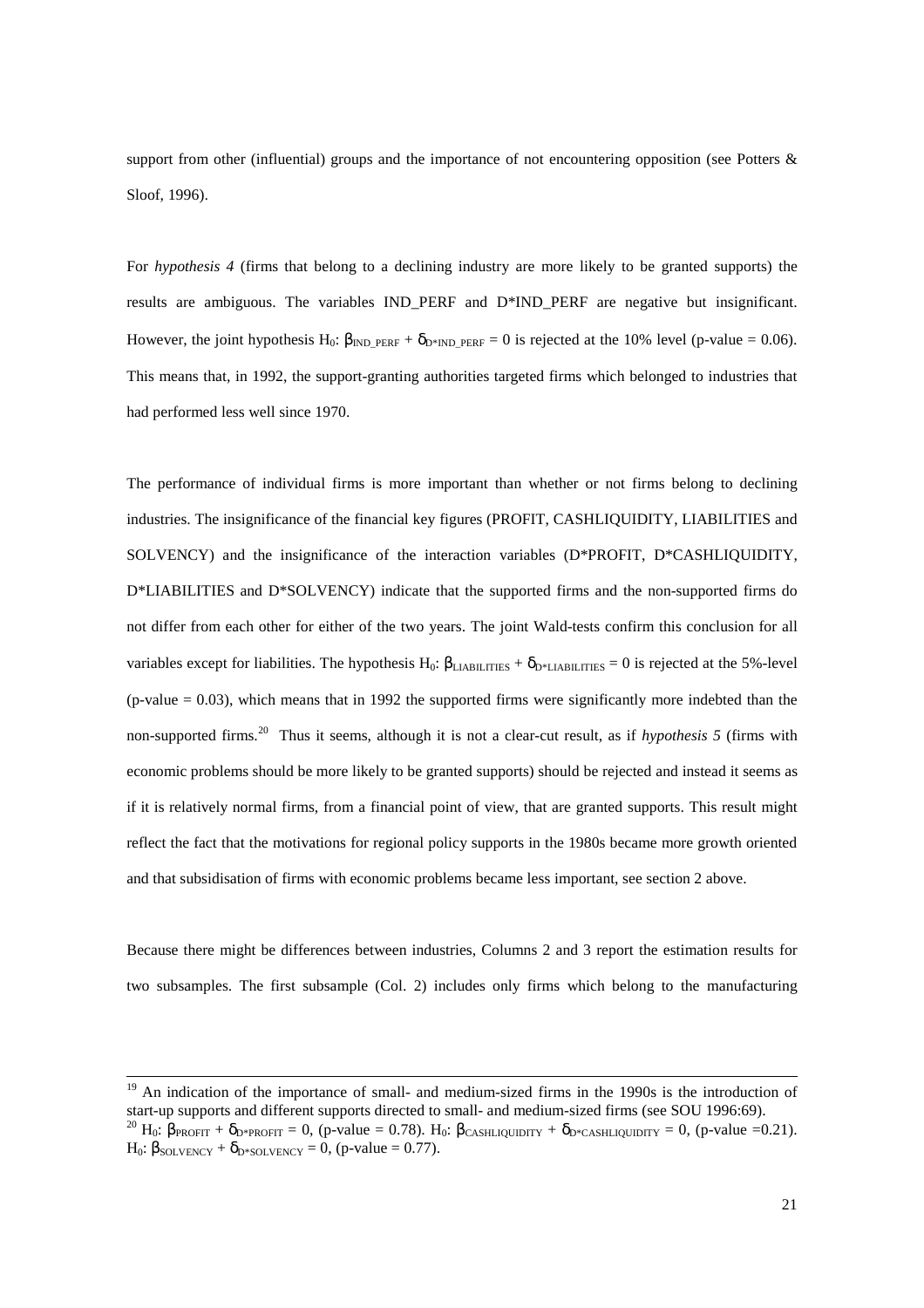industry (i.e. ISIC 3) and the second subsample (Col. 3) includes only firms which belong to the service industries (ISIC 6-9).

The estimations show that there are some differences between how subsidies are allocated between industries. The most important differences are the following: (i) Larger firms in the service industries are more likely to be granted a subsidy in 1989 (however, in the 1992 sample no significant differences can observed). But, in the manufacturing industry, size of firms cannot be used to predict whether or not a firm will be granted a subsidy. (ii) Firms which belong to the manufacturing industry are more likely to be granted a subsidy if they belong to belong to a sub-industry of the manufacturing industry which has performed better than the average manufacturing sub-industry. The opposite is true for firms which belong to the service industries. (iii) Firms in the manufacturing industry are more likely to be granted a subsidy if they are more profitable, if they have a low cash liquidity, and if they are less solvent.

An overall assessment of the results gives a mixed picture. To some extent the interest group hypotheses are accepted. Larger firms which belong to regionally important industries that have performed less well since 1970 are more likely to be granted supports (particularly in the case of firms which belong to the service industry). But the fact that it is more likely that a younger firm will be granted a support indicates that the support-granting authorities try to favour firms which might have a lack-of-capital problem. However, an implication of the fact that the supported and the non-supported firms (especially firms in the service industry) are, from a financial point of view, relatively similar is that one might ask whether or not the supported firms, even if they are younger, would have been able to finance their investments privately. That is, are supports granted to firms which cannot fully finance their investments privately? Historically, it seems as if the supported firms have managed to finance investments by themselves or via the private capital markets because they are equally or even more indebted than the non-supported ones; see LIABILITIES in Table 3. If the firms could have managed to finance their investments privately then the supports can be seen as pure transfers to the supported firms.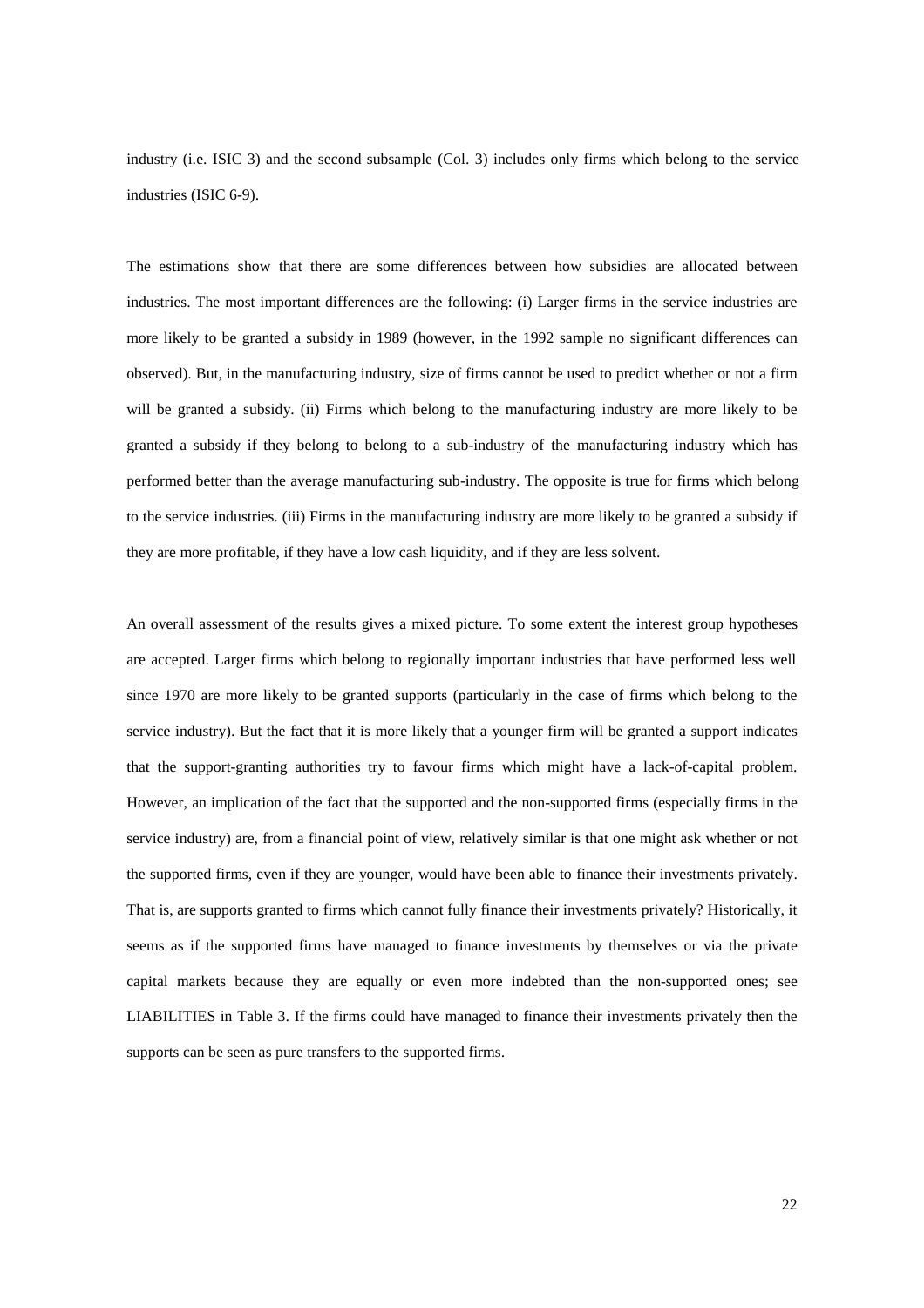But if the firms have not been able to fully finance their investments privately, this might also reflect the fact that e.g. the banks have considered the investments unprofitable. If this is the case, then if the government had not interfered, e.g. by increasing taxes in order to finance the supports, other nonsupported firms and individuals would have used the means to invest in profit-promising projects. Such investments may have been cancelled because means have instead been employed to subsidise the supported firms' unprofitable investments.

# 7. SUMMARY AND CONCLUDING REMARKS

Justifications for the use of subsidies that are offered by economists, e.g. that some firms might have a lackof-capital problem due to informational asymmetries, are often picked up by politicians and interest groups in order to justify the supply and demand for different types of support. However, as we have argued in this paper, politicians and support-granting authorities might not act as benevolent welfare maximisers because they do not have incentives to allocate supports optimally from an economic point of view. Instead, supports might be transferred to politically influential firms and industries. Furthermore, the political decision makers and the support-granting authorities might not have enough information to allocate the supports optimally. That is to say, even if a lack-of-capital problem exists, the implementation problems mean that it is not certain that subsidies will be allocated to firms which find it difficult to finance profitable investments via the private capital markets.

To examine the types of firm to which supports are allocated, and to test to what extent the allocation of supports reflects political considerations, we have compared different characteristics of Swedish firms that have been granted regional policy supports and non-supported randomly chosen Swedish firms. The results of the study show, although they are not clear cut and therefore should be interpreted with care, that in Sweden in 1989 and in 1992, some firms were more likely to be granted subsidised loans and direct supports than other firms. Larger firms that were located in the support areas and which belonged to regionally important industries were more successful than other firms. The results render some support for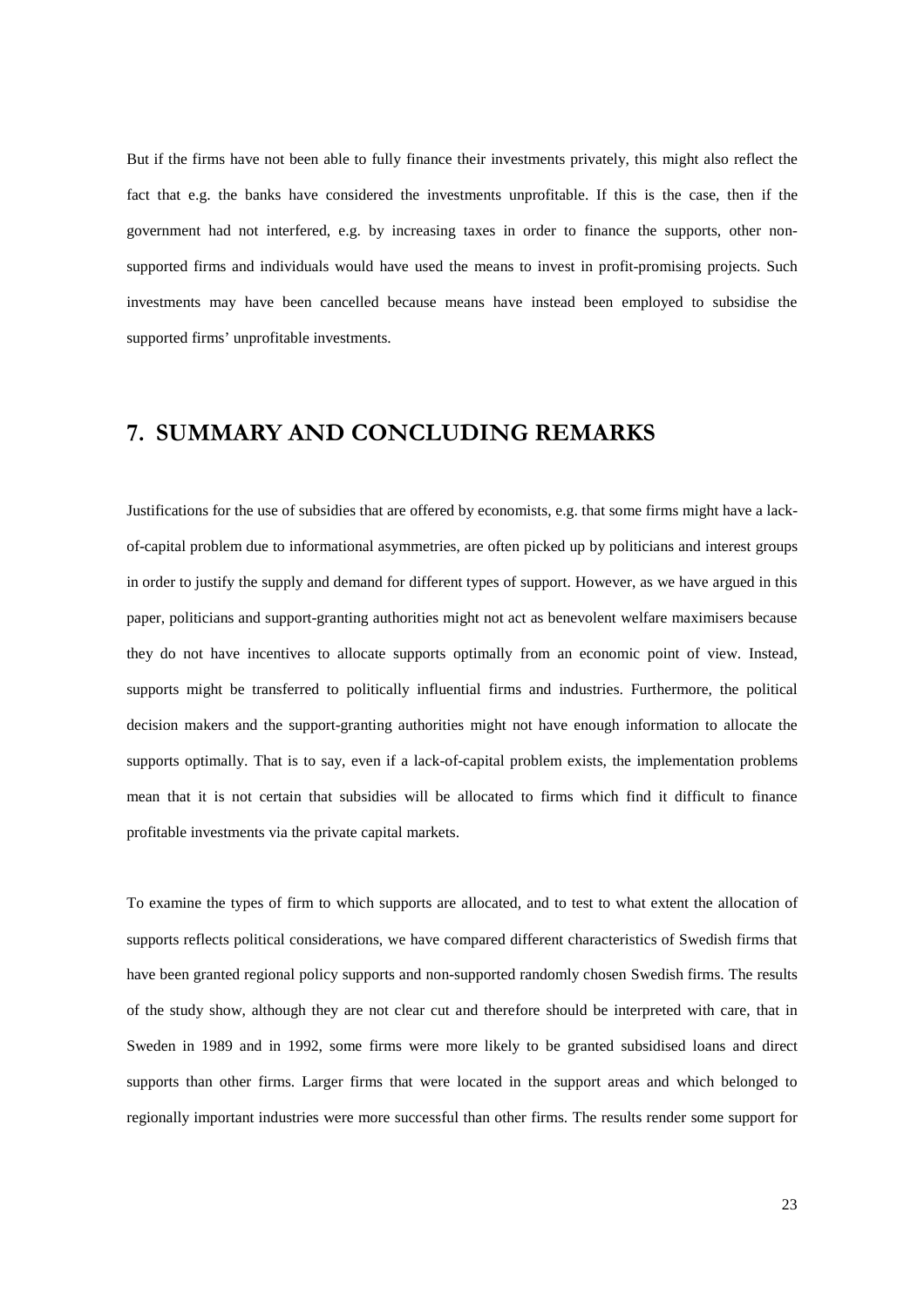the idea that larger firms, which have more lobbying resources and for which the costs of applying for a support are relatively smaller, are more likely to be granted supports. The results also give some support for the idea that firms which belong to regionally important industries, and which therefore might to a larger extent be backed up by local unions (which tend to represent workers in regionally important industries) and organisations which represent the firms in the regions, are more likely to be granted supports. The hypothesis that firms which have economic problems are more likely to be granted supports has to be rejected because the financial key figures do not differ between supported and non-supported firms. Because younger firms are more likely to become supported, the hypothesis that older firms, which might have established better contacts with the support-granting authorities, should be more likely to be granted supports has to be rejected too. However, the fact that the supported firms historically have been able to finance investments via the private capital markets - they are more indebted than the non-supported ones indicates that it is not certain that the firms which have been granted supports, even if they are younger, are the ones that have problems with financing investments via the private capital markets.

Finally, the supports which we study represent a type of support that has become increasingly important in the EU since the 1970s. And if Poland, Hungary and other former communist countries become new member states of the EU, the demand for more public supports to the industry will probably increase.<sup>21</sup> Given this scenario, some important questions for future research arise.

To know more about the politics behind the allocation of supports we need to know more about what drives firms to apply for supports - do firms that apply for support have a lack-of-capital problem in the sense that they cannot finance profitable investments via the private capital markets? And if a lack-of-capital problem exists, is this a market failure - in the sense that asymmetric information between borrowers and lenders lead to a less than optimal supply of capital? Or is it a government failure, in the sense that firms' lack-ofcapital is caused by taxation of firms and individuals and by financial regulations of capital markets? Another question is whether the support areas are motivated or if the definition of support areas rather reflects the political influence that some regions have on the political decision makers in the Parliament.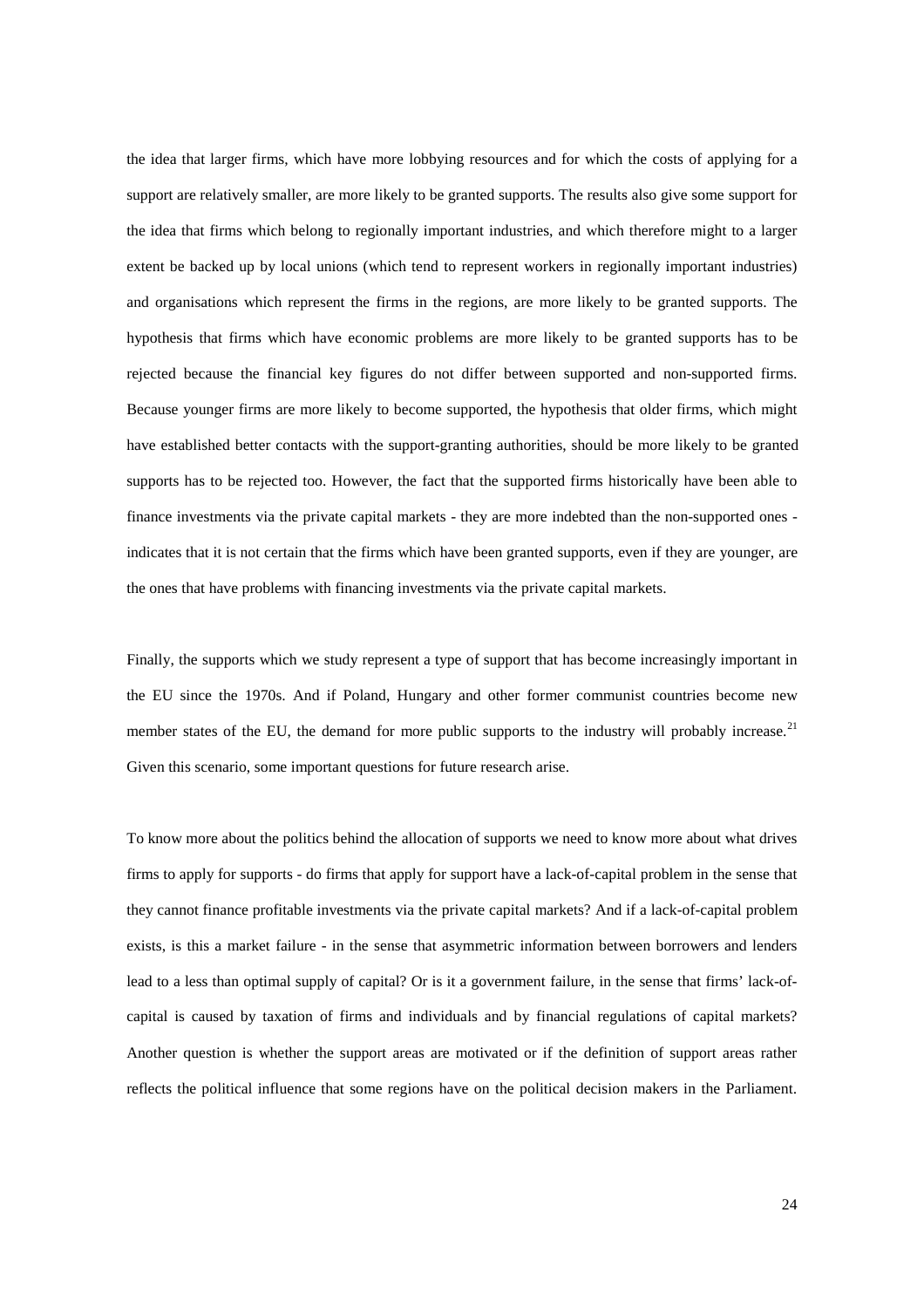That is, are the support areas significantly poorer and do they have more economic problems than other regions? Finally, it is important to examine the effects of the supports. Do the supports achieve the two most important objectives of regional policy, namely increased employment and increased growth in the subsidised firms and in the support areas? The answers to these questions can teach us more about how politics work, and whether an important and increasingly important part of the EU's policies is economically efficient or not.

### 8. REFERENCES

- Barkman, K & Fölster, S, (1995), *Företagsstödet vad kostar det egentligen?* Report from ESO. DsFi 1995:14. (The costs of the corporate support. With an English summary).
- Beason, R & Weinstein, D E, (1996), "Growth, economies of scale, and targeting in Japan (1955-1990)". *The Review of Economics and Statistics*, Vol. 78, No. 2, May, pp. 286-295.
- Becker, G S, (1983), "A theory of competition among pressure groups for political influence". *Quartely Journal of Economics*, Vol.48, No. 3, pp. 371-400.
- Burton, J, (1983), *Picking Losers ...?*. The Institute of Economic Affairs, London.
- Eriksson, S E, (1994), *Företags- och branschspecifikt stöd till industrin bokslut över en period*. Rapport från struktursekretariatet, Näringsdepartementet, 4/1994.
- EU (1995a), *Europeiska unionens stöd och lån Vägledning till gemenskapens finansiering*. Byrån för Europeiska gemenskapernas officiella publikationer.
- EU (1995b), *Fjärde översikten från kommissionen av statliga stöd i Europeiska gemenskapen inom tillverkningsindustrin och vissa andra sektorer.* KOM (95) 365 slutlig, Bryssel.
- George, S, (1996), *Politics and policy in the European Union*. Oxford University Press, Oxford.
- Grossman, G, (1991), "Promoting new industrial activities: A survey of recent arguments and evidence". *OECD Economic Studies*, No. 14, pp. 87-125.

 $21$  The structural funds of the EU have increased each time new states have become members (see e.g. George, 1996, Ch. 12)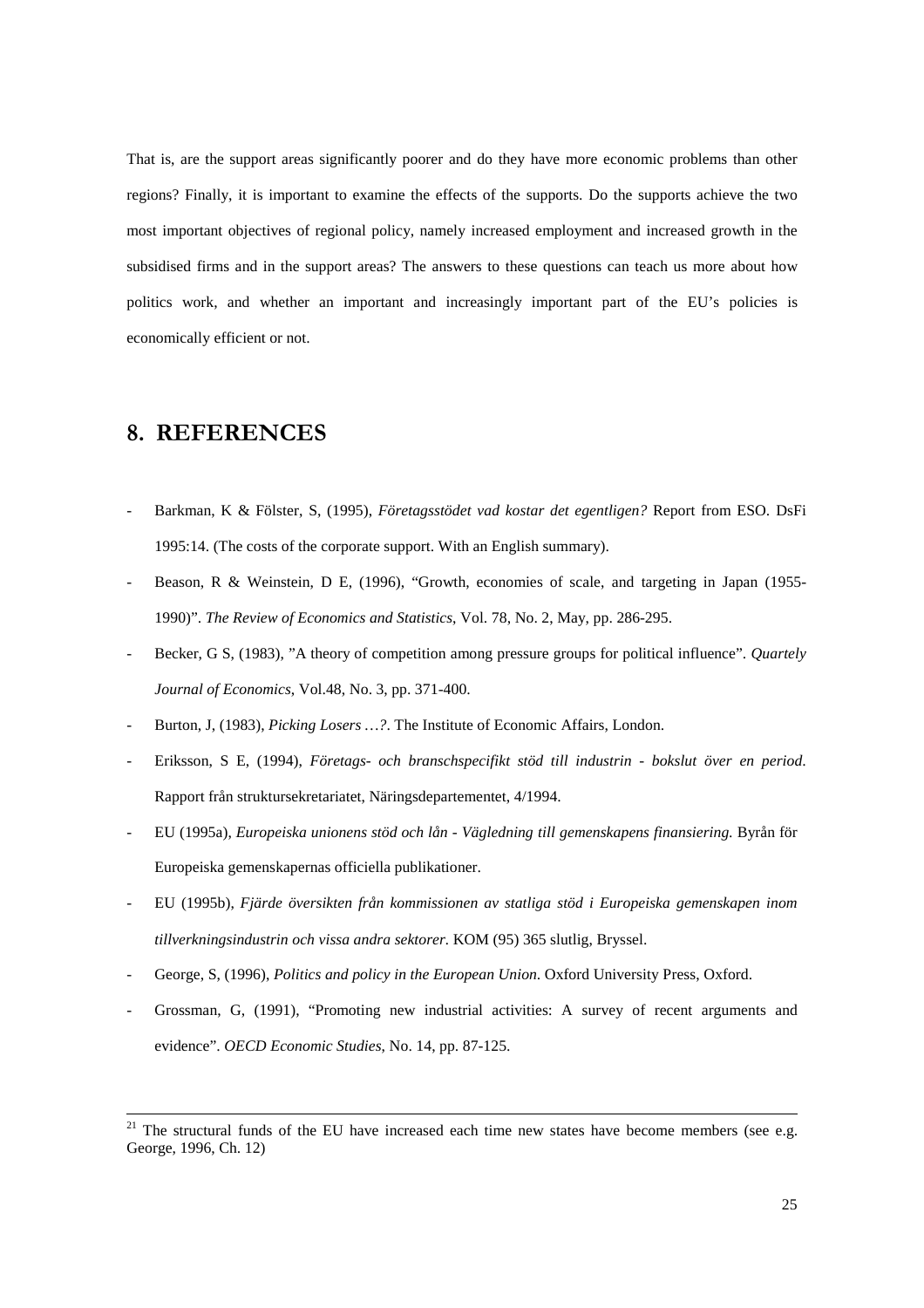- Henning, R, (1983), "Regional policy: Implementation through bargaining". *Scandinavian Political Studies*, Vol. 6 (new series), No. 3, pp.195-210.
- Hillman, A, (1982), "Declining industries and political-support protectionist motives". *American Economic Review*, Vol. 72, No. 5, pp. 1180-1187.
- Hunter, W J, & Nelson, M A, (1989), "Interest group demand for taxation". Public Choice, Vol. 62, pp. 41- $61.$
- Jones, R, (1996), *The politics and economics of the European Union*. Edward Elgar. Cheltenham. UK.
- Lee, J-W, (1996), "Government interventions and productivity growth". *Journal of Economic Growth*, Vol. 1, September, pp. 391-414.
- Maddala, G S, (1989), *Introduction to Econometrics.* Maxwell Macmillan Int. Editions. New York.
- Magee, S P, (1997), "Endogenous protection: The empirical evidence". Chapter 24 in Mueller, D C, (1997), *Perspectives on public choice: A handbook*. Cambridge University Press, New York.
- Menard, S, (1995), *Applied Logistic Regression Analysis.* Series: Quantitative Applications in the Social Sciences, Sage University Paper 106, London.
- Mitchell, W C & Munger, M C, (1991), "Economic model of interest groups: An introductory survey". American Journal of Political Science, Vol. 35, No.2, May, pp 512-546.
- NUTEK 1993:43, Värdet av regionalpolitiken. NUTEK, Stockholm.
- NUTEK 1993:44, Regionalpolitiskt företagsstöd: Effekter på regional och nationell omvandling 1975-1991. NUTEK, Stockholm.
- NUTEK (1994), *Finansieringsmöjligheter i Sverige*. NUTEK, Stockholm.
- Olson, M, (1982), *The rise and decline of nations: Economic growth, stagflation, and social rigidities*. Yale University Press, New Haven.
- Peltzman, S, (1976), "Toward a more general theory of regulation*". Journal of Law and Economics*, Vol. 19, August, pp. 211-240.
- Pincus, J J, (1975), "Pressure groups and the pattern of tariffs". *Journal of Political Economy*, Vol. 83, No. 4, pp. 757-778.
- Potters, J & Sloof, R, (1996), "Interest groups A survey of empirical models that try to assess their influence". *European Journal of Political Economy*, Vol. 12, pp. 403-442.